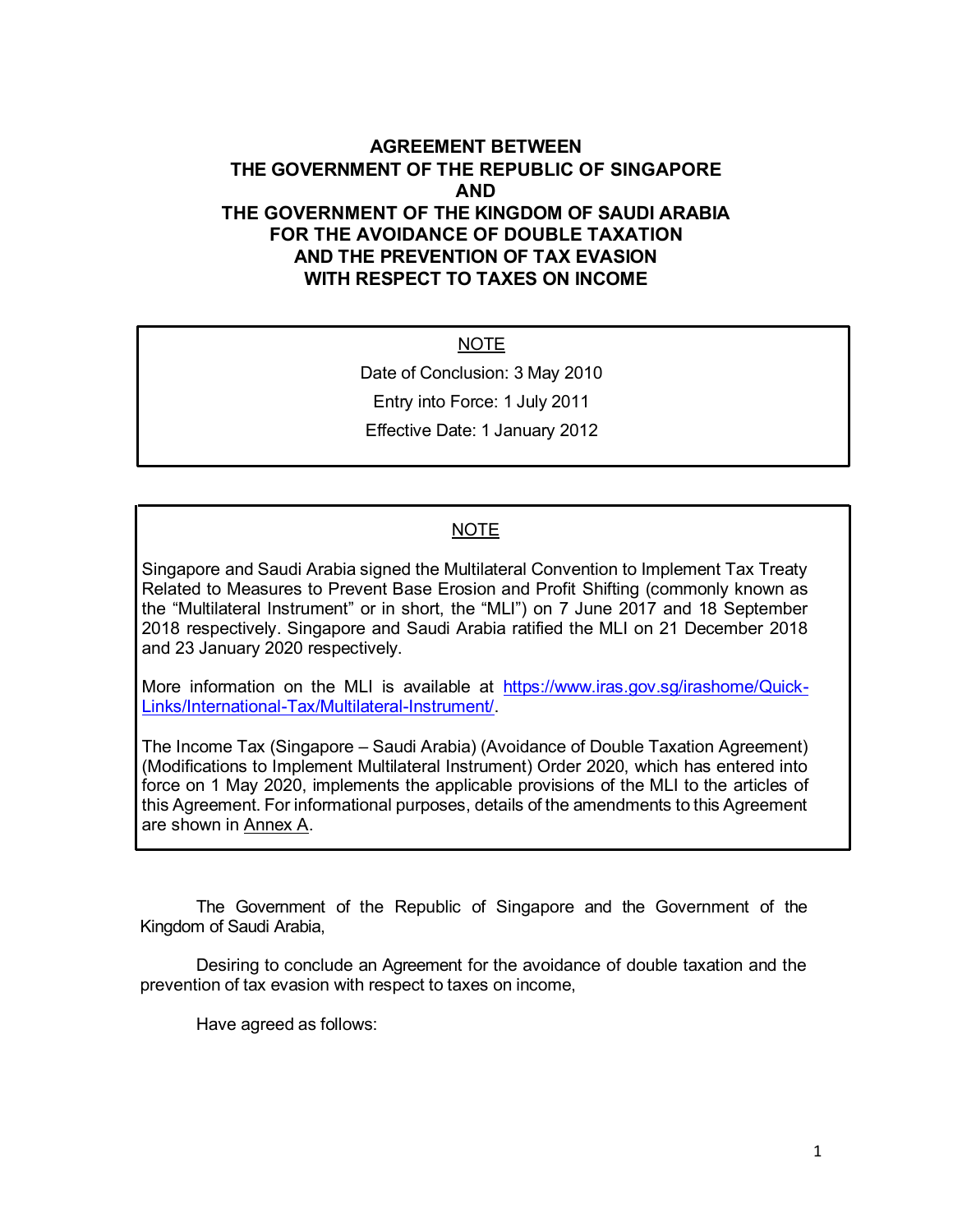# **ARTICLE 1 - PERSONS COVERED**

This Agreement shall apply to persons who are residents of one or both of the Contracting States.

# **ARTICLE 2 - TAXES COVERED**

1. This Agreement shall apply to taxes on income imposed on behalf of a Contracting State or of its administrative subdivisions or local authorities, irrespective of the manner in which they are levied.

2. There shall be regarded as taxes on income all taxes imposed on total income or on elements of income, including taxes on gains from the alienation of movable or immovable property and taxes on the total amounts of wages or salaries paid by enterprises.

- 3. The existing taxes to which this Agreement shall apply are in particular:
	- (a) in the case of the Kingdom of Saudi Arabia:
		- the Zakat
		- the income tax including the natural gas investment tax

(hereinafter referred to as the "Saudi tax").

- (b) in the case of Singapore:
	- the income tax

(hereinafter referred to as "Singapore tax").

4. This Agreement shall apply also to any identical or substantially similar taxes that are imposed by either Contracting State after the date of signature of this Agreement in addition to, or in place of, the existing taxes. The competent authorities of the Contracting States shall notify each other of any significant changes that have been made in their respective taxation laws.

#### **ARTICLE 3 - GENERAL DEFINITIONS**

- 1. For the purposes of this Agreement, unless the context otherwise requires:
	- (a) the term "Kingdom of Saudi Arabia" means the territory of the Kingdom of Saudi Arabia and the area outside the territorial waters, where the Kingdom of Saudi Arabia exercises its sovereign and jurisdictional rights in their waters, sea bed, sub-soil and natural resources by virtue of its law and international law;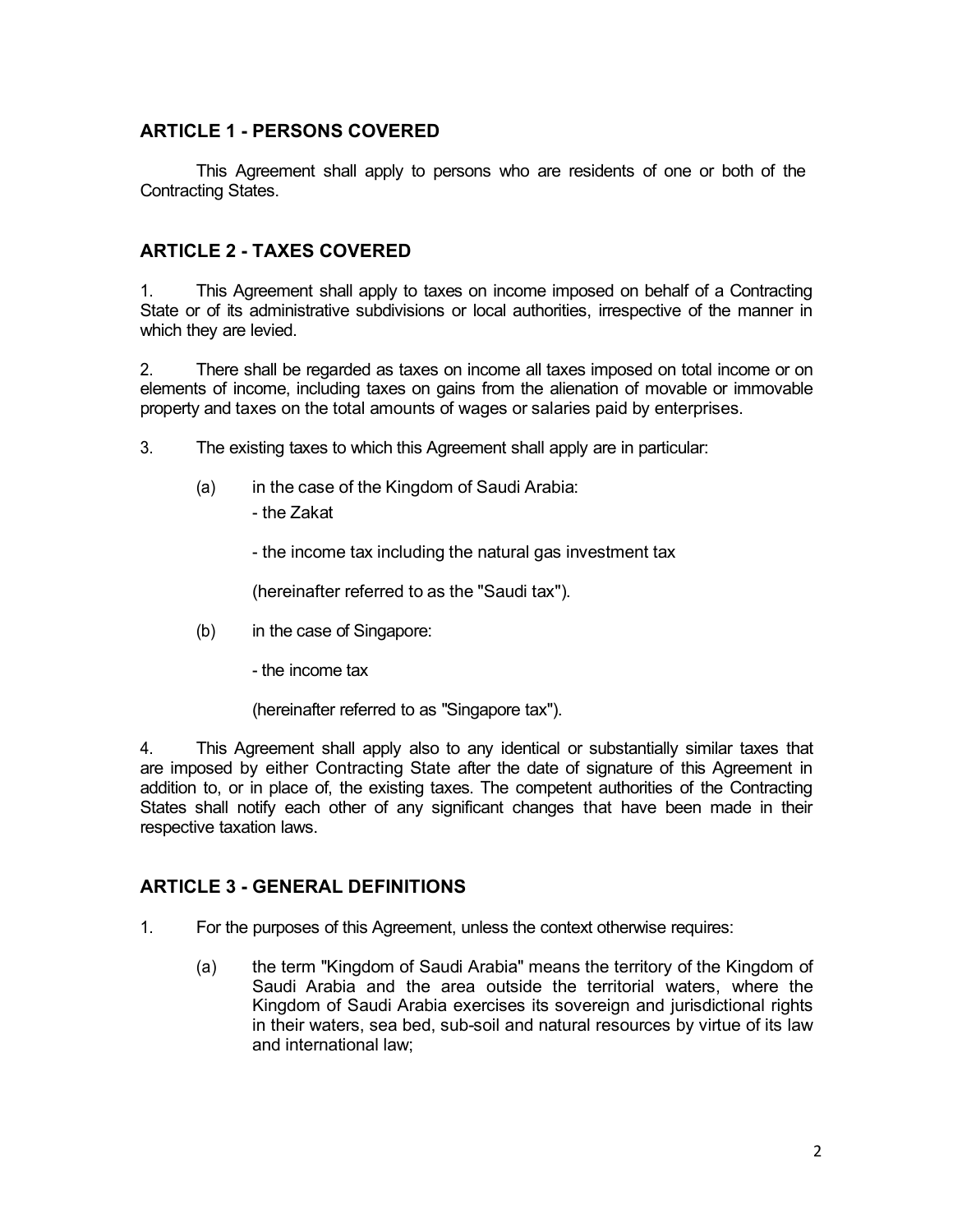- (b) the term "Singapore" means the Republic of Singapore and when used in a geographical sense, the term "Singapore" includes the territorial waters of Singapore and any area extending beyond the limits of the territorial waters of Singapore, and the sea-bed and subsoil of any such area, which has been or may hereafter be designated under the laws of Singapore and in accordance with international law as an area over which Singapore has sovereign rights for the purposes of exploring and exploiting the natural resources, whether living or non-living;
- (c) the terms "a Contracting State" and "the other Contracting State" mean the Kingdom of Saudi Arabia or Singapore as the context requires;
- (d) the term "person" includes an individual, a company or any other body of persons;
- (e) the term "company" means any body corporate or any entity that is treated as a body corporate for tax purposes;
- (f) the terms "enterprise of a Contracting State" and "enterprise of the other Contracting State" mean respectively an enterprise carried on by a resident of a Contracting State and an enterprise carried on by a resident of the other Contracting State;
- (g) the term "international traffic" means any transport by a ship or aircraft operated by an enterprise which has its place of effective management in a Contracting State, except when the ship or aircraft is operated solely between places in the other Contracting State;
- (h) the term "national" means:
	- (i) any individual possessing the nationality of a Contracting State;
	- (ii) any legal person, partnership or association deriving its status as such from the laws in force in a Contracting State;
- (i) the term "competent authority" means:
	- (i) in the case of the Kingdom of Saudi Arabia, the Ministry of Finance represented by the Minister of Finance or his authorised representative;
	- (ii) in the case of Singapore, the Minister for Finance or his authorised representative.

2. As regards the application of this Agreement at any time by a Contracting State, any term not defined therein shall, unless the context otherwise requires, have the meaning that it has at that time under the law of that Contracting State for the purposes of the taxes to which this Agreement applies, any meaning under the applicable tax laws of that Contracting State prevailing over a meaning given to the term under other laws of that Contracting State.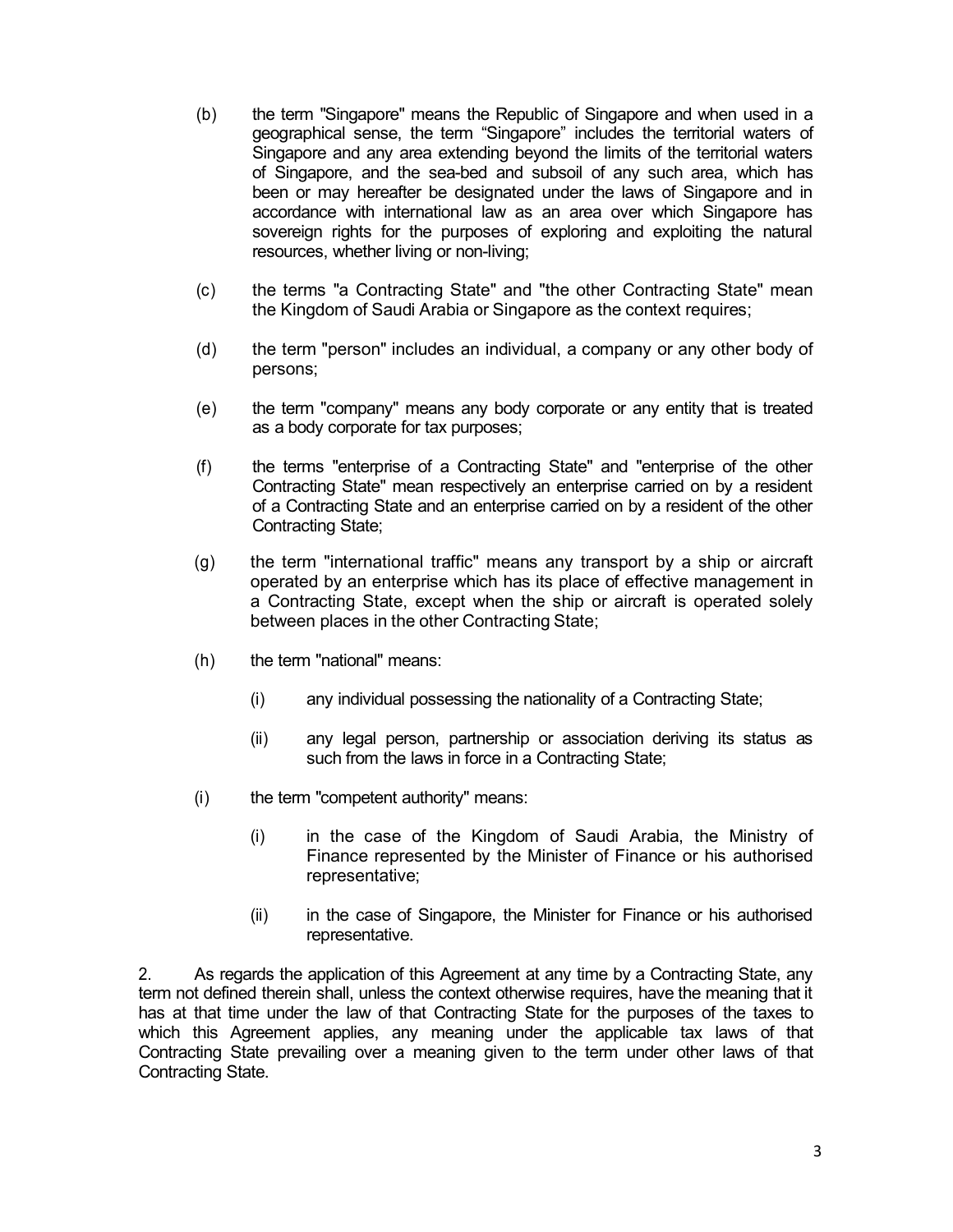# **ARTICLE 4 - RESIDENT**

1. For the purposes of this Agreement, the term "resident of a Contracting State" means any person who, under the laws of that Contracting State, is liable to tax therein by reason of his domicile, residence, place of management or any other criterion of a similar nature, and also includes that Contracting State and any administrative subdivision, local authority or statutory body thereof.

2. Where by reason of the provisions of paragraph 1 of this Article, an individual is a resident of both Contracting States, then his status shall be determined as follows:

- (a) he shall be deemed to be a resident only of the Contracting State in which he has a permanent home available to him; if he has a permanent home available to him in both Contracting States, he shall be deemed to be a resident only of the Contracting State with which his personal and economic relations are closer (centre of vital interests);
- (b) if the Contracting State in which he has his centre of vital interests cannot be determined, or if he has not a permanent home available to him in either Contracting State, he shall be deemed to be a resident only of the Contracting State in which he has an habitual abode;
- (c) if he has an habitual abode in both Contracting States or in neither of them, he shall be deemed to be a resident only of the Contracting State of which he is a national;
- (d) if his status cannot be determined according to sub-paragraphs (a) to (c) of this paragraph, then the competent authorities of the Contracting States shall settle the question by mutual agreement.

3. Where by reason of the provisions of paragraph 1 of this Article, a person other than an individual is a resident of both Contracting States, then it shall be deemed to be a resident only of the Contracting State in which its place of effective management is situated.

## **ARTICLE 5 - PERMANENT ESTABLISHMENT**

1. For the purposes of this Agreement, the term "permanent establishment" means a fixed place of business through which the business of an enterprise is wholly or partly carried on.

- 2. The term "permanent establishment" includes especially:
	- (a) a place of management;
	- (b) a branch;
	- (c) an office;
	- (d) a factory;
	- (e) a workshop; and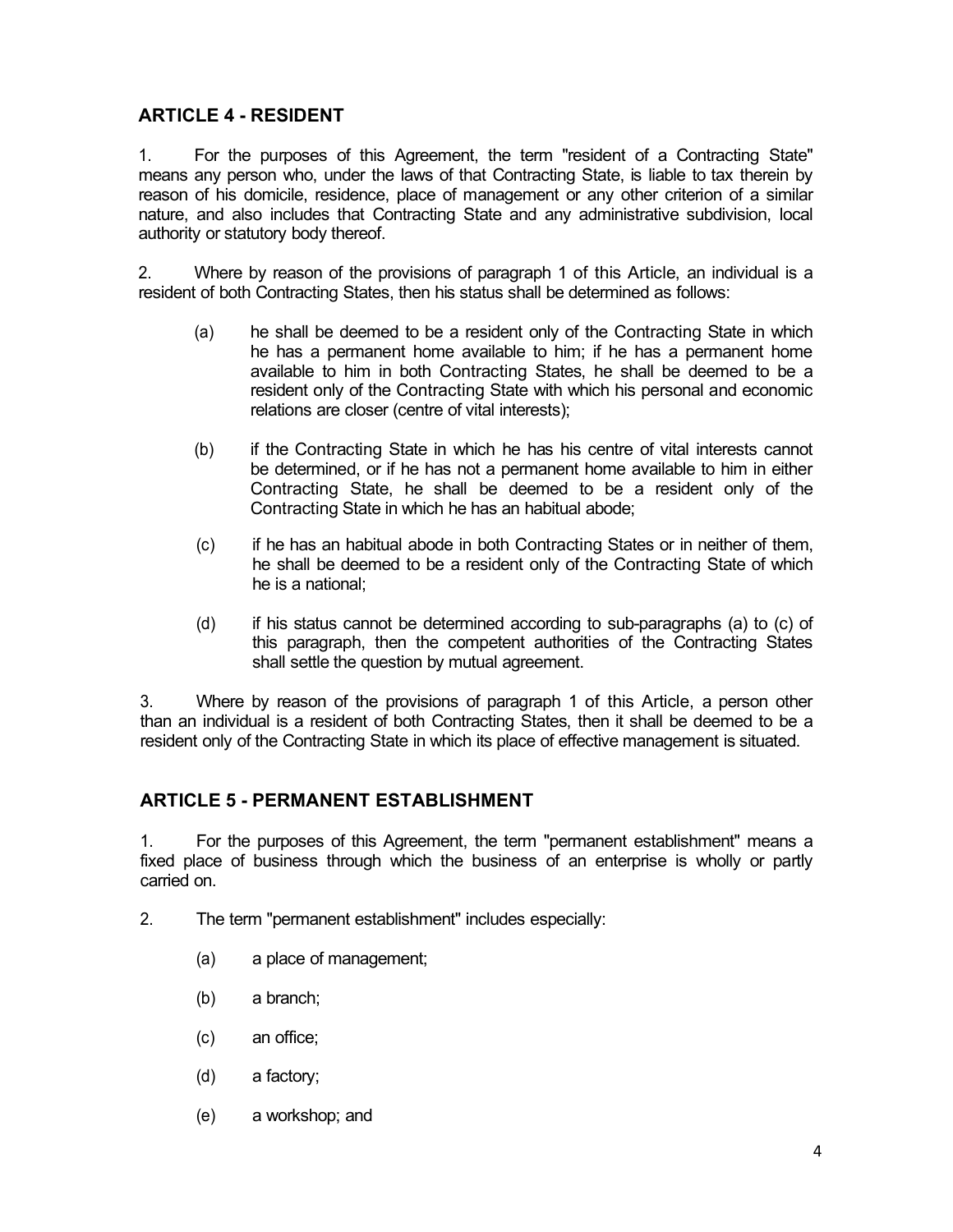- (f) a mine, a quarry or any other place of extraction of natural resources.
- 3. The term "permanent establishment" also includes:
	- (a) a building site, a construction, installation or assembly project, or supervisory activities connected therewith, but only where such site, project or activities lasts for a period of more than 6 months;
	- (b) the furnishing of services, including consultancy services, by an enterprise through employees or other personnel engaged by the enterprise for such purpose, but only where activities of that nature continue (for the same or a connected project) within a Contracting State for a period or periods aggregating more than 183 days within any 12-month period.

4. Notwithstanding the preceding provisions of this Article, the term "permanent establishment" shall be deemed not to include:

- (a) the use of facilities solely for the purpose of storage, display or delivery of goods or merchandise belonging to the enterprise;
- (b) the maintenance of a stock of goods or merchandise belonging to the enterprise solely for the purpose of storage, display or delivery;
- (c) the maintenance of a stock of goods or merchandise belonging to the enterprise solely for the purpose of processing by another enterprise;
- (d) the maintenance of a fixed place of business solely for the purpose of purchasing goods or merchandise or of collecting information, for the enterprise;
- (e) the maintenance of a fixed place of business solely for the purpose of carrying on, for the enterprise, any other activity of a preparatory or auxiliary character;
- (f) the maintenance of a fixed place of business solely for any combination of activities mentioned in sub-paragraphs (a) to (e) of this paragraph, provided that the overall activity of the fixed place of business resulting from this combination is of a preparatory or auxiliary character.

5. Notwithstanding the provisions of paragraphs 1 and 2 of this Article, where a person - other than an agent of an independent status to whom paragraph 6 of this Article applies is acting on behalf of an enterprise and has, and habitually exercises, in a Contracting State an authority to conclude contracts in the name of the enterprise, that enterprise shall be deemed to have a permanent establishment in that Contracting State in respect of any activities which that person undertakes for the enterprise, unless the activities of such person are limited to those mentioned in paragraph 4 of this Article which, if exercised through a fixed place of business, would not make this fixed place of business a permanent establishment under the provisions of that paragraph.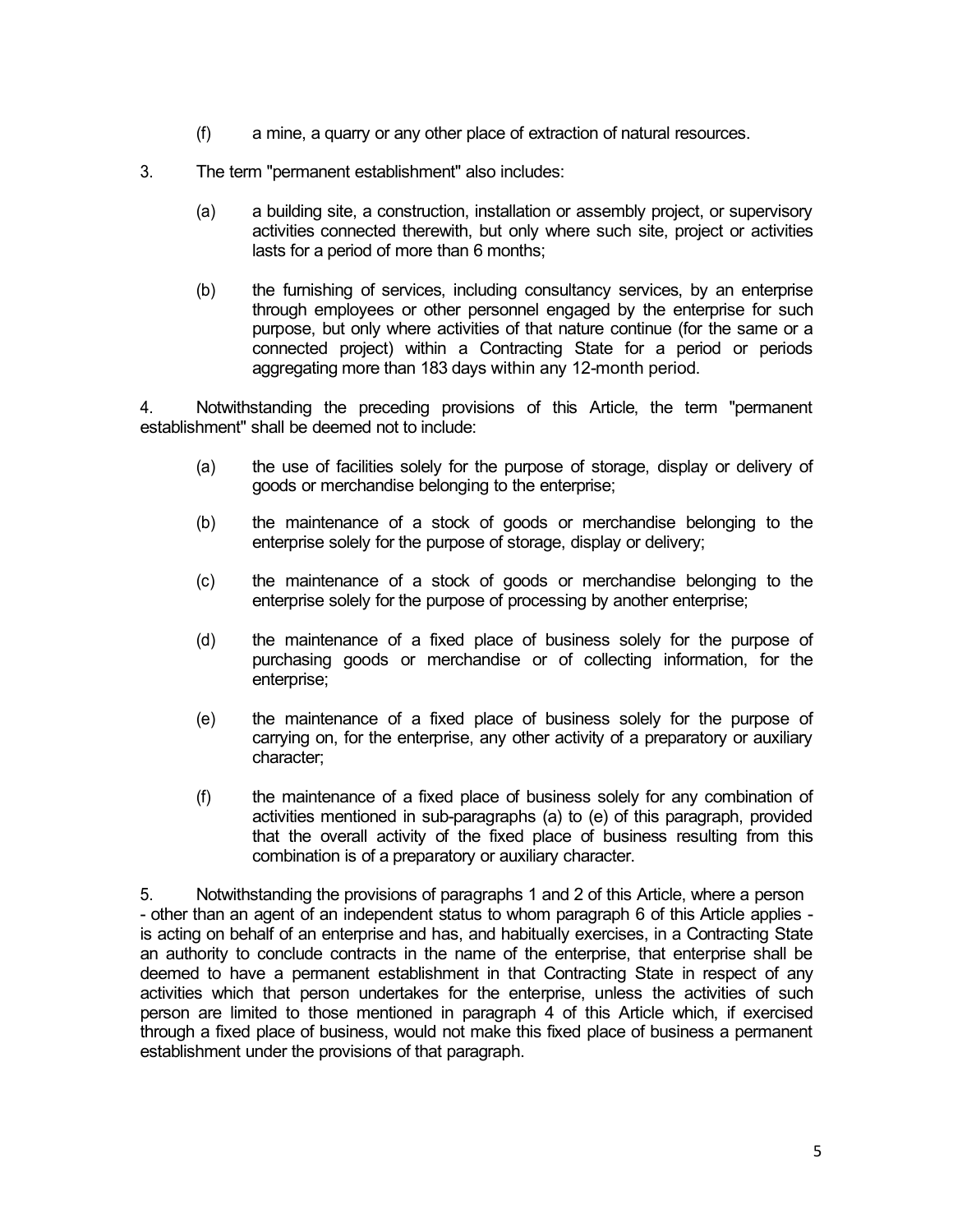6. An enterprise of a Contracting State shall not be deemed to have a permanent establishment in the other Contracting State merely because it carries on business in that other Contracting State through a broker, general commission agent or any other agent of an independent status, provided that such persons are acting in the ordinary course of their business.

7. The fact that a company which is a resident of a Contracting State controls or is controlled by a company which is a resident of the other Contracting State, or which carries on business in that other Contracting State (whether through a permanent establishment or otherwise), shall not of itself constitute either company a permanent establishment of the other.

# **ARTICLE 6 - INCOME FROM IMMOVABLE PROPERTY**

1. Income derived by a resident of a Contracting State from immovable property (including income from agriculture or forestry) situated in the other Contracting State may be taxed in that other Contracting State.

2. The term "immovable property" shall have the meaning which it has under the laws of the Contracting State in which the property in question is situated. The term shall in any case include property accessory to immovable property, livestock and equipment used in agriculture and forestry, rights to which the provisions of general law respecting landed property apply, usufruct of immovable property and rights to variable or fixed payments as consideration for the working of, or the right to work, mineral deposits, sources and other natural resources; ships and aircraft shall not be regarded as immovable property.

3. The provisions of paragraph 1 of this Article shall apply to income derived from the direct use, letting or use in any other form of immovable property.

4. The provisions of paragraphs 1 and 3 of this Article shall also apply to the income from immovable property of an enterprise and to income from immovable property used for the performance of independent personal services.

# **ARTICLE 7 - BUSINESS PROFITS**

1. The profits of an enterprise of a Contracting State shall be taxable only in that Contracting State unless the enterprise carries on business in the other Contracting State through a permanent establishment situated therein. If the enterprise carries on business as aforesaid, the profits of the enterprise may be taxed in the other Contracting State but only so much of them as is attributable to that permanent establishment.

2. Subject to the provisions of paragraph 3 of this Article, where an enterprise of a Contracting State carries on business in the other Contracting State through a permanent establishment situated therein, there shall in each Contracting State be attributed to that permanent establishment the profits which it might be expected to make if it were a distinct and separate enterprise engaged in the same or similar activities under the same or similar conditions and dealing wholly independently with the enterprise of which it is a permanent establishment.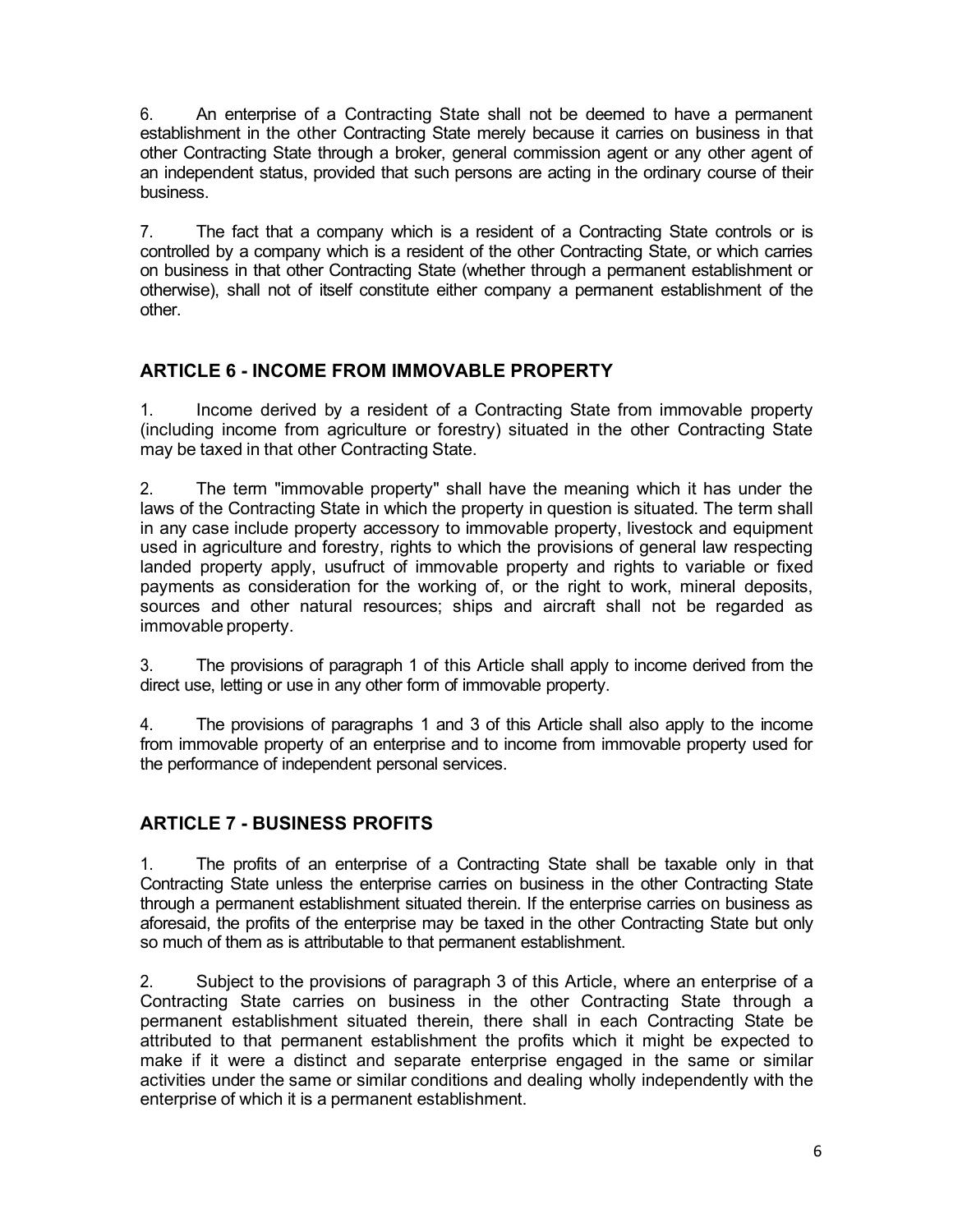3. In determining the profits of a permanent establishment, there shall be allowed as deductions expenses which are incurred for the purposes of the business of the permanent establishment including executive and general administrative expenses so incurred, whether in the Contracting State in which the permanent establishment is situated or elsewhere. However, no such deduction shall be allowed in respect of amounts, if any, paid (otherwise than towards reimbursement of actual expenses) by the permanent establishment to the head office of the enterprise or any of its other offices, by way of royalties, fees or other similar payments in return for the use of patents or other rights, or by way of commission, for specific services performed or for management, or, except in the case of a banking enterprise, by way of income from debt-claim with regard to moneys lent to the permanent establishment. Likewise, no account shall be taken, in the determination of the profits of a permanent establishment, for amounts charged (otherwise than towards reimbursement of actual expenses), by the permanent establishment to the head office of the enterprise or any of its other offices, by way of royalties, fees or other similar payments in return for the use of patents or other rights, or by way of commission for specific services performed or for management, or, except in the case of a banking enterprise, by way of income from debt-claim with regard to moneys lent to the head office of the enterprise or any of its other offices.

4. No profits shall be attributed to a permanent establishment by reason of the mere purchase by that permanent establishment of goods or merchandise for the enterprise.

5. For the purposes of the preceding paragraphs of this Article, the profits to be attributed to the permanent establishment shall be determined by the same method year by year unless there is good and sufficient reason to the contrary.

6. Where profits include items of income which are dealt with separately in other Articles of this Agreement, then the provisions of those Articles shall not be affected by the provisions of this Article.

## **ARTICLE 8 - SHIPPING AND AIR TRANSPORT**

1. Profits from the operation of ships or aircraft in international traffic shall be taxable only in the Contracting State in which the place of effective management of the enterprise is situated.

2. For the purposes of this Article, profits from the operation of ships or aircraft in international traffic shall include:

- (a) profits derived from the rental on a full (time or voyage) basis of ships or aircraft used in international traffic;
- (b) profits derived from the rental on a bareboat basis of ships or aircraft used in international traffic that is incidental to income from the operation of ships or aircraft in international traffic;
- (c) profits derived from the use, maintenance or rental of containers and related equipment used in international traffic that is incidental to income from the operation of ships or aircraft in international traffic.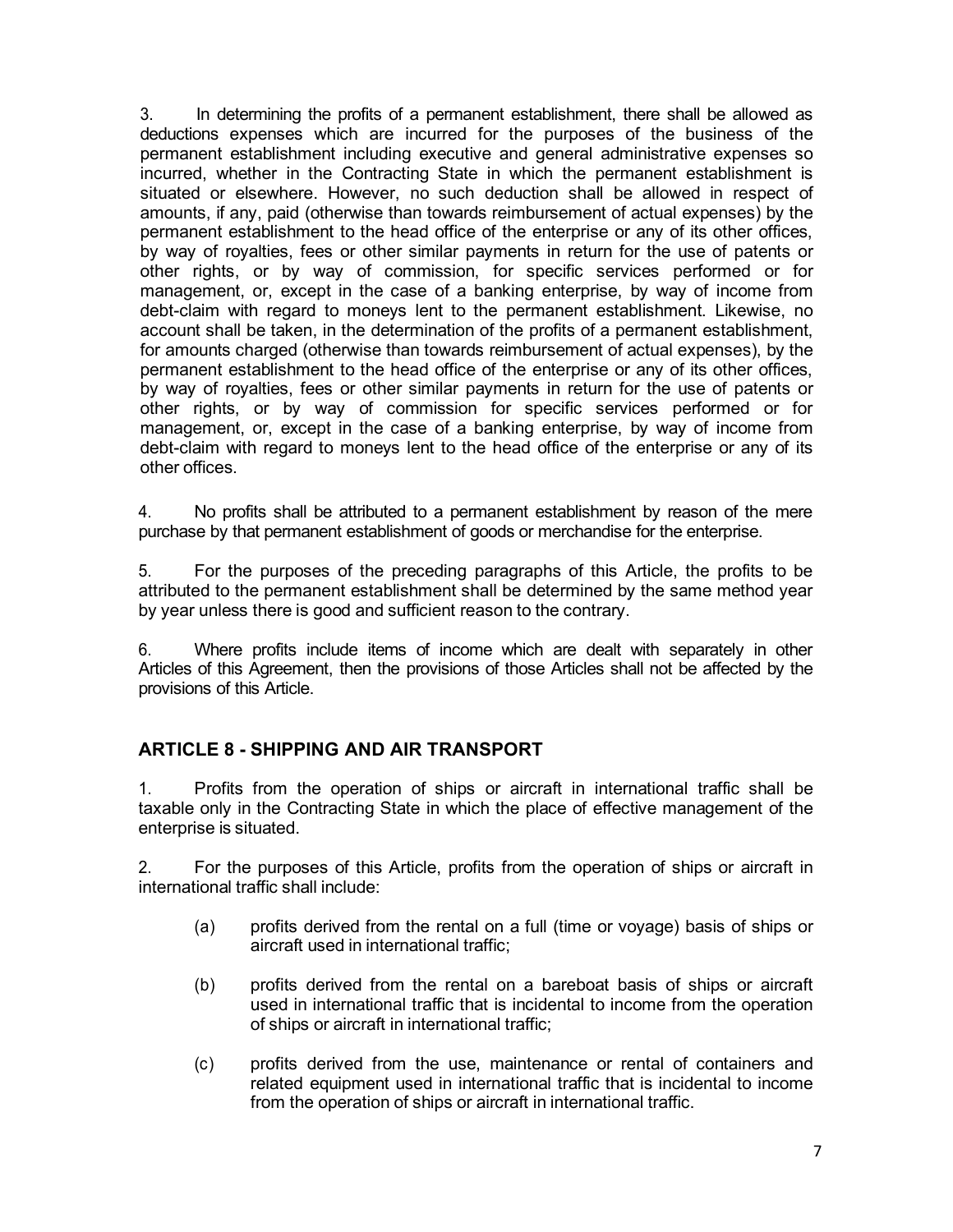3. If the place of effective management of a shipping enterprise is aboard a ship, then it shall be deemed to be situated in the Contracting State in which the home harbour of the ship is situated, or, if there is no such home harbour, in the Contracting State of which the operator of the ship is a resident.

4. The provisions of paragraph 1 of this Article shall also apply to profits from the participation in a pool, a joint business or an international operating agency.

# **ARTICLE 9 - ASSOCIATED ENTERPRISES**

#### 1. Where

- (a) an enterprise of a Contracting State participates directly or indirectly in the management, control or capital of an enterprise of the other Contracting State, or
- (b) the same persons participate directly or indirectly in the management, control or capital of an enterprise of a Contracting State and an enterprise of the other Contracting State,

and in either case conditions are made or imposed between the two enterprises in their commercial or financial relations which differ from those which would be made between independent enterprises, then any profits which would, but for those conditions, have accrued to one of the enterprises, but, by reason of those conditions, have not so accrued, may be included in the profits of that enterprise and taxed accordingly.

2. Where a Contracting State includes in the profits of an enterprise of that Contracting State - and taxes accordingly - profits on which an enterprise of the other Contracting State has been charged to tax in that other Contracting State and the profits so included are profits which would have accrued to the enterprise of the first-mentioned Contracting State if the conditions made between the two enterprises had been those which would have been made between independent enterprises, then that other Contracting State shall make an appropriate adjustment to the amount of the tax charged therein on those profits. In determining such adjustment, due regard shall be had to the other provisions of this Agreement and the competent authorities of the Contracting States shall if necessary consult each other.

# **ARTICLE 10 - DIVIDENDS**

1. Dividends paid by a company which is a resident of a Contracting State to a resident of the other Contracting State may be taxed in that other Contracting State.

2. However, such dividends may also be taxed in the Contracting State of which the company paying the dividends is a resident and according to the laws of that Contracting State, but if the beneficial owner of the dividends is a resident of the other Contracting State, the tax so charged shall not exceed 5 per cent of the gross amount of the dividends. This paragraph shall not affect the taxation of the company in respect of the profits out of which the dividends are paid.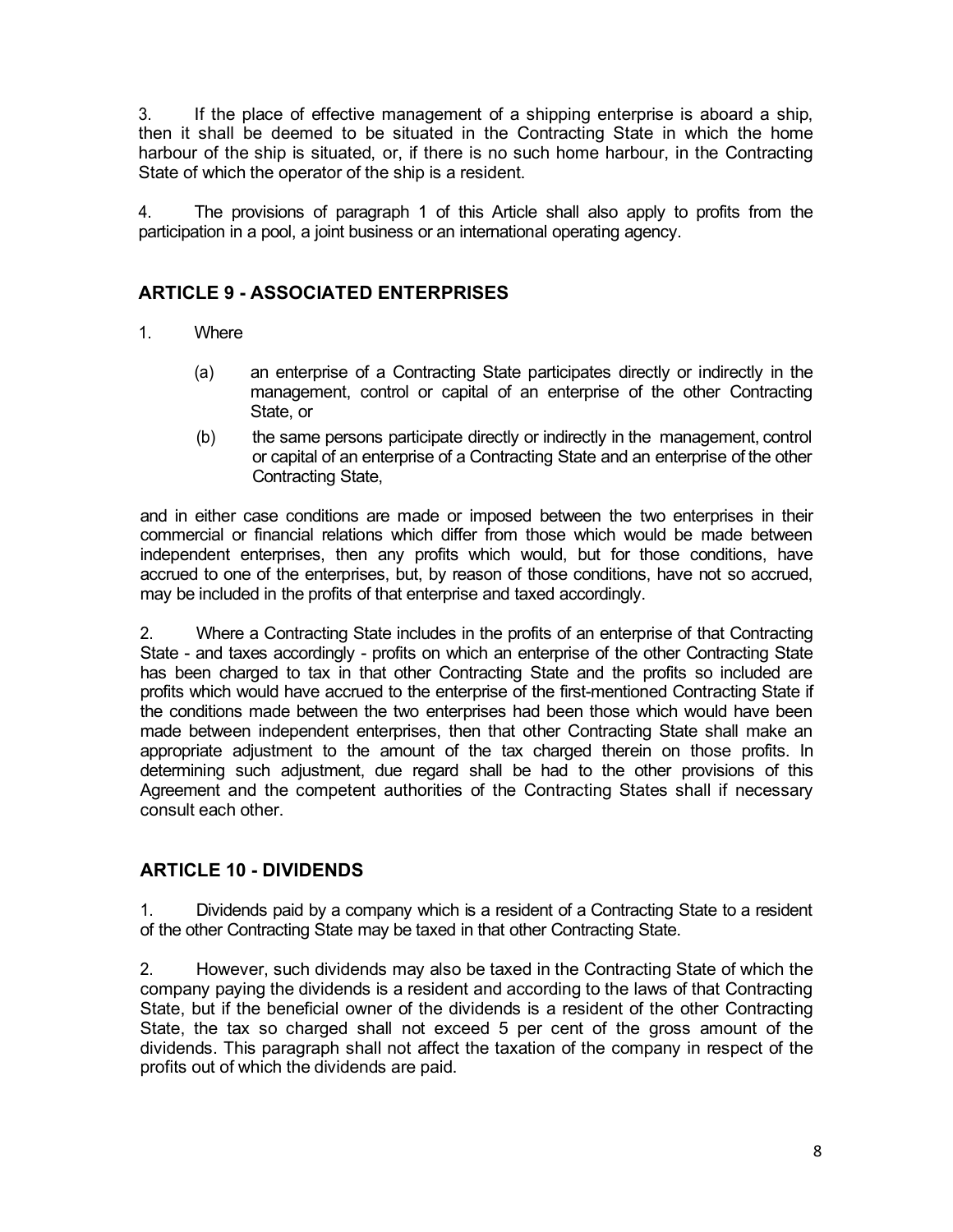3. The term "dividends" as used in this Article means income from shares, "jouissance" shares or "jouissance" rights, mining shares, founders' shares or other rights, not being debt-claims, participating in profits, as well as income from other corporate rights which is subjected to the same taxation treatment as income from shares by the laws of the Contracting State of which the company making the distribution is a resident.

4. The provisions of paragraphs 1 and 2 of this Article shall not apply if the beneficial owner of the dividends, being a resident of a Contracting State, carries on business in the other Contracting State of which the company paying the dividends is a resident, through a permanent establishment situated therein, or performs in that other Contracting State independent personal services from a fixed base situated therein, and the holding in respect of which the dividends are paid is effectively connected with such permanent establishment or fixed base. In such case the provisions of Article 7 or Article 14 of this Agreement, as the case may be, shall apply.

5. Where a company which is a resident of a Contracting State derives profits or income from the other Contracting State, that other Contracting State may not impose any tax on the dividends paid by the company, except insofar as such dividends are paid to a resident of that other Contracting State or insofar as the holding in respect of which the dividends are paid is effectively connected with a permanent establishment or a fixed base situated in that other Contracting State, nor subject the company's undistributed profits to a tax on the company's undistributed profits, even if the dividends paid or the undistributed profits consist wholly or partly of profits or income arising in such other Contracting State.

# **ARTICLE 11 - INCOME FROM DEBT-CLAIMS**

1. Income from debt-claims arising in a Contracting State and paid to a resident of the other Contracting State may be taxed in that other Contracting State.

2. However, such income from debt-claims may also be taxed in the Contracting State in which it arises and according to the laws of that Contracting State, but if the beneficial owner of the income from debt-claims is a resident of the other Contracting State, the tax so charged shall not exceed 5 per cent of the gross amount of the income from debtclaims.

3. The term "Income from Debt-Claims" as used in this Article means income from debt-claims of every kind, whether or not secured by mortgage and whether or not carrying a right to participate in the debtor's profits, and in particular, income from government securities and income from bonds or debentures, including premiums and prizes attaching to such securities, bonds or debentures. Penalty charges for late payment shall not be regarded as income from debt-claims for the purpose of this Article.

4. The provisions of paragraphs 1 and 2 of this Article shall not apply if the beneficial owner of the income from debt-claims, being a resident of a Contracting State, carries on business in the other Contracting State in which the income from debt-claims arises, through a permanent establishment situated therein, or performs in that other Contracting State independent personal services from a fixed base situated therein, and the debt-claim in respect of which such income is paid is effectively connected with such permanent establishment or fixed base. In such case the provisions of Article 7 or Article 14 of this Agreement, as the case may be, shall apply.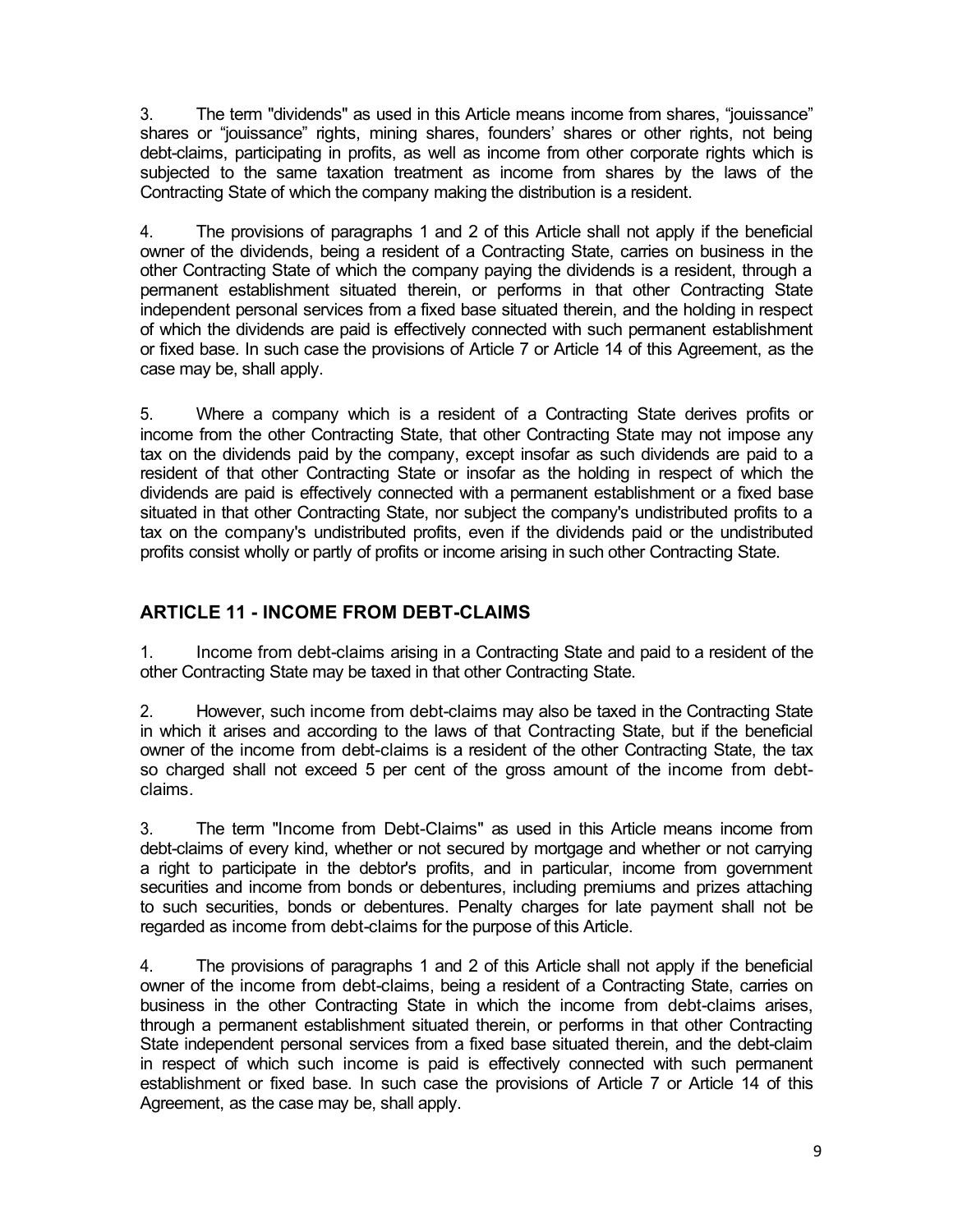5. Income from debt-claims shall be deemed to arise in a Contracting State when the payer is a resident of that Contracting State. Where, however, the person paying such income, whether he is a resident of a Contracting State or not, has in a Contracting State a permanent establishment or a fixed base in connection with which the indebtedness on which such income is paid was incurred, and such income is borne by such permanent establishment or fixed base, then such income shall be deemed to arise in the Contracting State in which the permanent establishment or fixed base is situated.

6. Where, by reason of a special relationship between the payer and the beneficial owner or between both of them and some other person, the amount of the income from debt-claims, having regard to the debt-claim for which it is paid, exceeds the amount which would have been agreed upon by the payer and the beneficial owner in the absence of such relationship, the provisions of this Article shall apply only to the last-mentioned amount. In such case, the excess part of the payments shall remain taxable according to the laws of each Contracting State, due regard being had to the other provisions of this Agreement.

# **ARTICLE 12 - ROYALTIES**

1. Royalties arising in a Contracting State and paid to a resident of the other Contracting State may be taxed in that other Contracting State.

2. However, such royalties may also be taxed in the Contracting State in which they arise and according to the laws of that Contracting State, but if the beneficial owner of the royalties is a resident of the other Contracting State, the tax so charged shall not exceed 8 per cent of the gross amount of the royalties.

3. The term "royalties" as used in this Article means payments of any kind received as a consideration for the use of, or the right to use, any copyright of literary, artistic or scientific work including cinematograph films, or films or tapes used for radio or television broadcasting, any computer software, patent, trade mark, design or model, plan, secret formula or process, or for the use of, or right to use, industrial, commercial or scientific equipment, or for information concerning industrial, commercial or scientific experience.

4. The provisions of paragraphs 1 and 2 of this Article shall not apply if the beneficial owner of the royalties, being a resident of a Contracting State, carries on business in the other Contracting State in which the royalties arise, through a permanent establishment situated therein, or performs in that other Contracting State independent personal services from a fixed base situated therein, and the right or property in respect of which the royalties are paid is effectively connected with such permanent establishment or fixed base. In such case, the provisions of Article 7 or Article 14 of this Agreement, as the case may be, shall apply.

5. Royalties shall be deemed to arise in a Contracting State when the payer is a resident of that Contracting State. Where, however, the person paying the royalties, whether he is a resident of a Contracting State or not, has in a Contracting State a permanent establishment or a fixed base in connection with which the liability to pay the royalties was incurred, and such royalties are borne by such permanent establishment or fixed base, then such royalties shall be deemed to arise in the Contracting State in which the permanent establishment or fixed base is situated.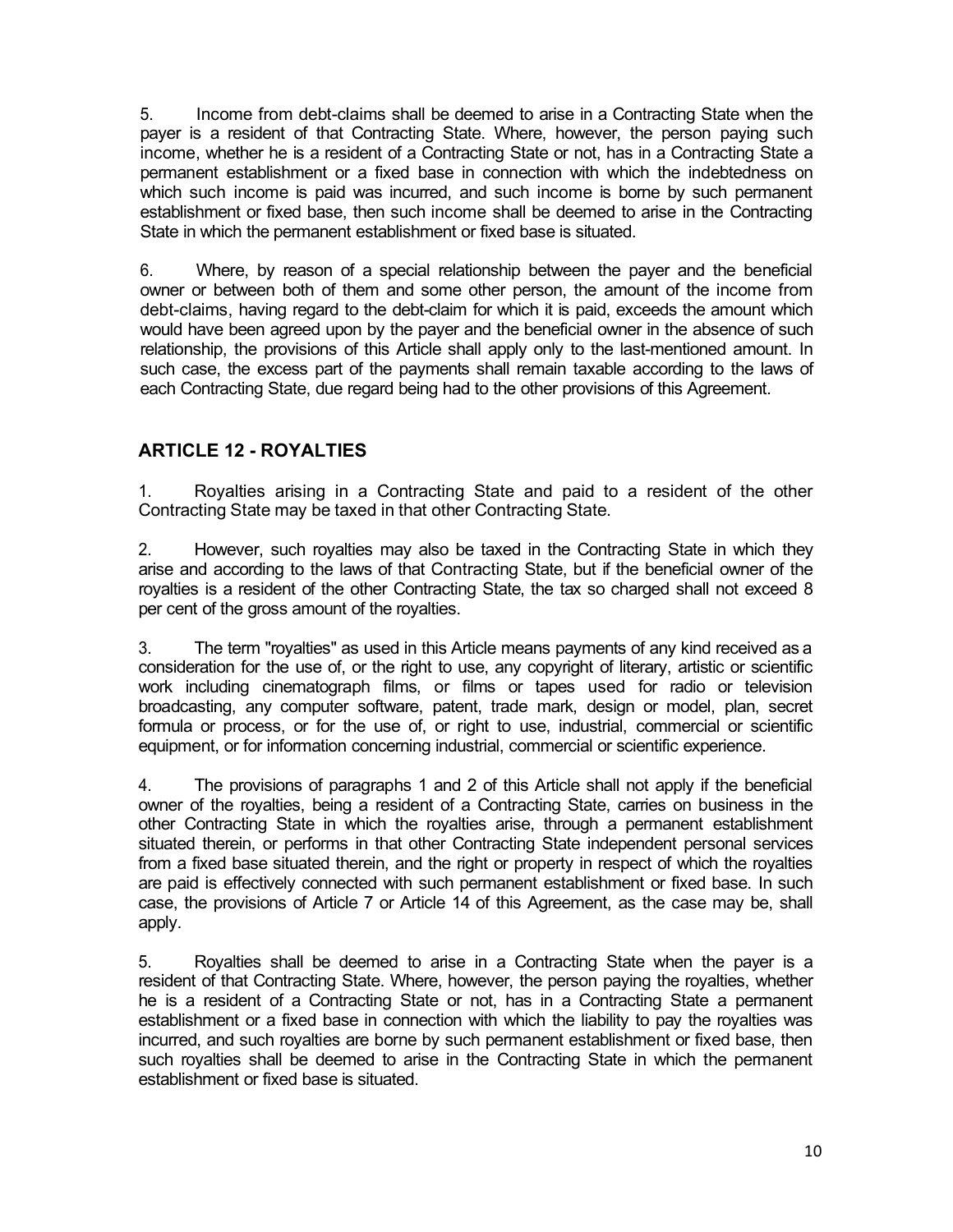6. Where, by reason of a special relationship between the payer and the beneficial owner or between both of them and some other person, the amount of the royalties, having regard to the use, right or information for which they are paid, exceeds the amount which would have been agreed upon by the payer and the beneficial owner in the absence of such relationship, the provisions of this Article shall apply only to the last-mentioned amount. In such case, the excess part of the payments shall remain taxable according to the laws of each Contracting State, due regard being had to the other provisions of this Agreement.

# **ARTICLE 13 - CAPITAL GAINS**

1. Gains derived by a resident of a Contracting State from the alienation of immovable property referred to in Article 6 of this Agreement and situated in the other Contracting State may be taxed in that other Contracting State.

2. Gains from the alienation of movable property forming part of the business property of a permanent establishment which an enterprise of a Contracting State has in the other Contracting State or of movable property pertaining to a fixed base available to a resident of a Contracting State in the other Contracting State for the purpose of performing independent personal services, including such gains from the alienation of such a permanent establishment (alone or with the whole enterprise) or of such fixed base, may be taxed in that other Contracting State.

3. Gains from the alienation of ships or aircraft operated in international traffic, or movable property pertaining to the operation of such ships or aircraft, shall be taxable only in the Contracting State in which the place of effective management of the enterprise is situated.

4. Gains derived by a resident of a Contracting State from the alienation of shares of a company which is a resident of the other Contracting State, other than shares traded on a recognised Stock Exchange, may be taxed in that other Contracting State if the recipient of the gains held, at any time during the 24-month period immediately preceding the alienation of such shares, a participation of at least 25 per cent in the capital of that company. In such a case, the tax so charged shall not exceed 15 per cent of the gains.

5. Gains from the alienation of any property other than that referred to in the preceding paragraphs of this Article shall be taxable only in the Contracting State of which the alienator is a resident.

## **ARTICLE 14 - INDEPENDENT PERSONAL SERVICES**

1. Income derived by an individual who is a resident of a Contracting State in respect of professional services or other activities of an independent character shall be taxable only in that Contracting State except in the following circumstances when such income may also be taxed in the other Contracting State:

(a) if he has a fixed base regularly available to him in the other Contracting State for the purpose of performing his activities; in that case, only so much of the income as is attributable to that fixed base may be taxed in that other Contracting State; or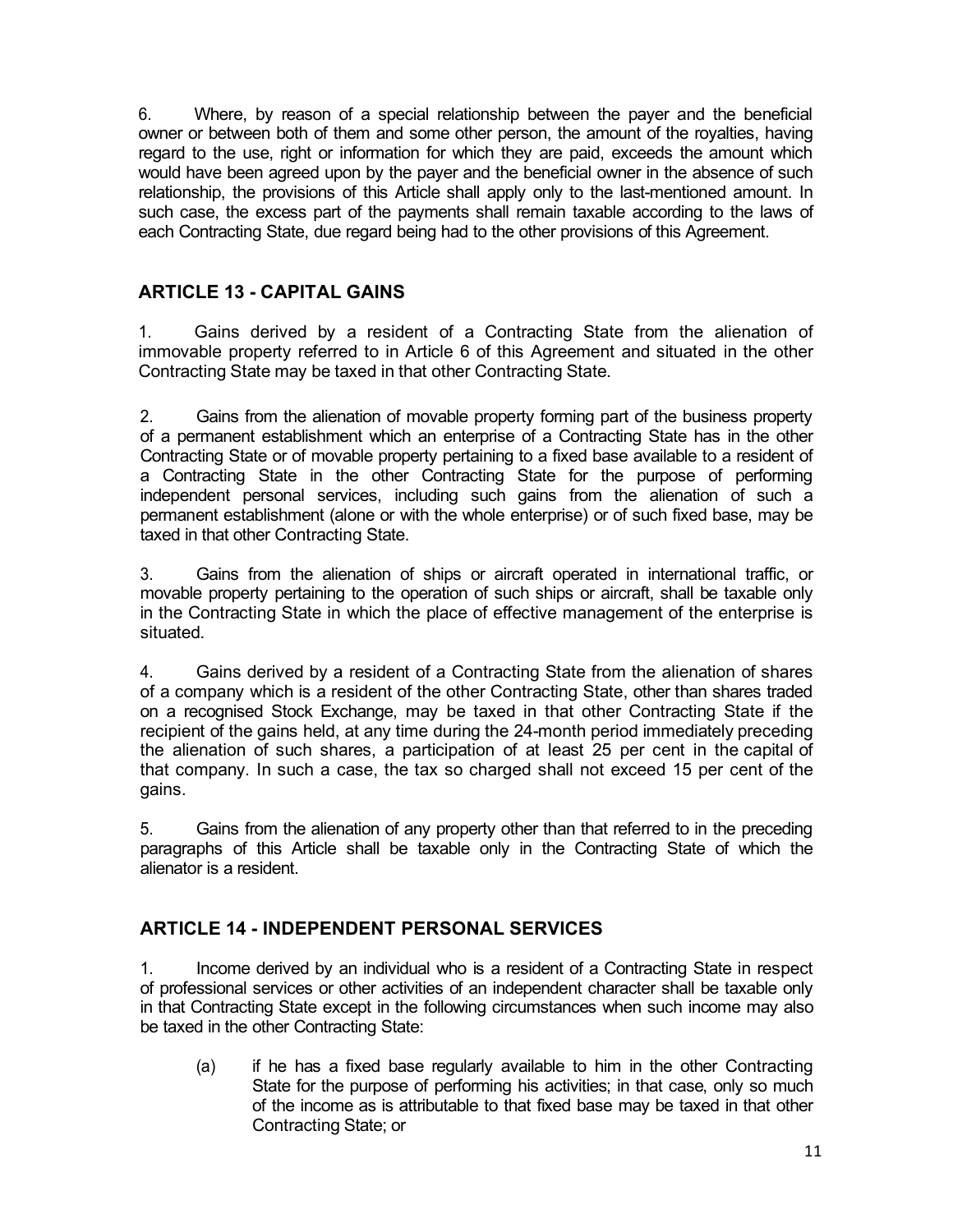(b) if his stay in the other Contracting State is for a period or periods amounting to or exceeding in the aggregate 183 days in any 12-month period commencing or ending in the fiscal year concerned; in that case, only so much of the income as is derived from his activities performed in that other Contracting State may be taxed in that other Contracting State.

2. The term "professional services" includes especially independent scientific, literary, artistic, educational or teaching activities as well as the independent activities of physicians, lawyers, engineers, architects, dentists and accountants.

# **ARTICLE 15 - DEPENDENT PERSONAL SERVICES**

1. Subject to the provisions of Articles 16, 18, 19 and 21 of this Agreement, salaries, wages and other similar remuneration derived by a resident of a Contracting State in respect of an employment shall be taxable only in that Contracting State unless the employment is exercised in the other Contracting State. If the employment is so exercised, such remuneration as is derived therefrom may be taxed in that other Contracting State.

2. Notwithstanding the provisions of paragraph 1 of this Article, remuneration derived by a resident of a Contracting State in respect of an employment exercised in the other Contracting State shall be taxable only in the first-mentioned Contracting State if:

- (a) the recipient is present in the other Contracting State for a period or periods not exceeding in the aggregate 182 days in any 12-month period commencing or ending in the fiscal year concerned; and
- (b) the remuneration is paid by, or on behalf of, an employer who is not a resident of the other Contracting State; and
- (c) the remuneration is not borne by a permanent establishment or a fixed base which the employer has in the other Contracting State.

3. Notwithstanding the preceding provisions of this Article, remuneration derived in respect of an employment exercised aboard a ship or aircraft operated in international traffic may be taxed in the Contracting State in which the place of effective management of the enterprise is situated.

## **ARTICLE 16 - DIRECTORS' FEES**

Directors' fees and other similar payments derived by a resident of a Contracting State in his capacity as a member of the board of directors of a company which is a resident of the other Contracting State may be taxed in that other Contracting State.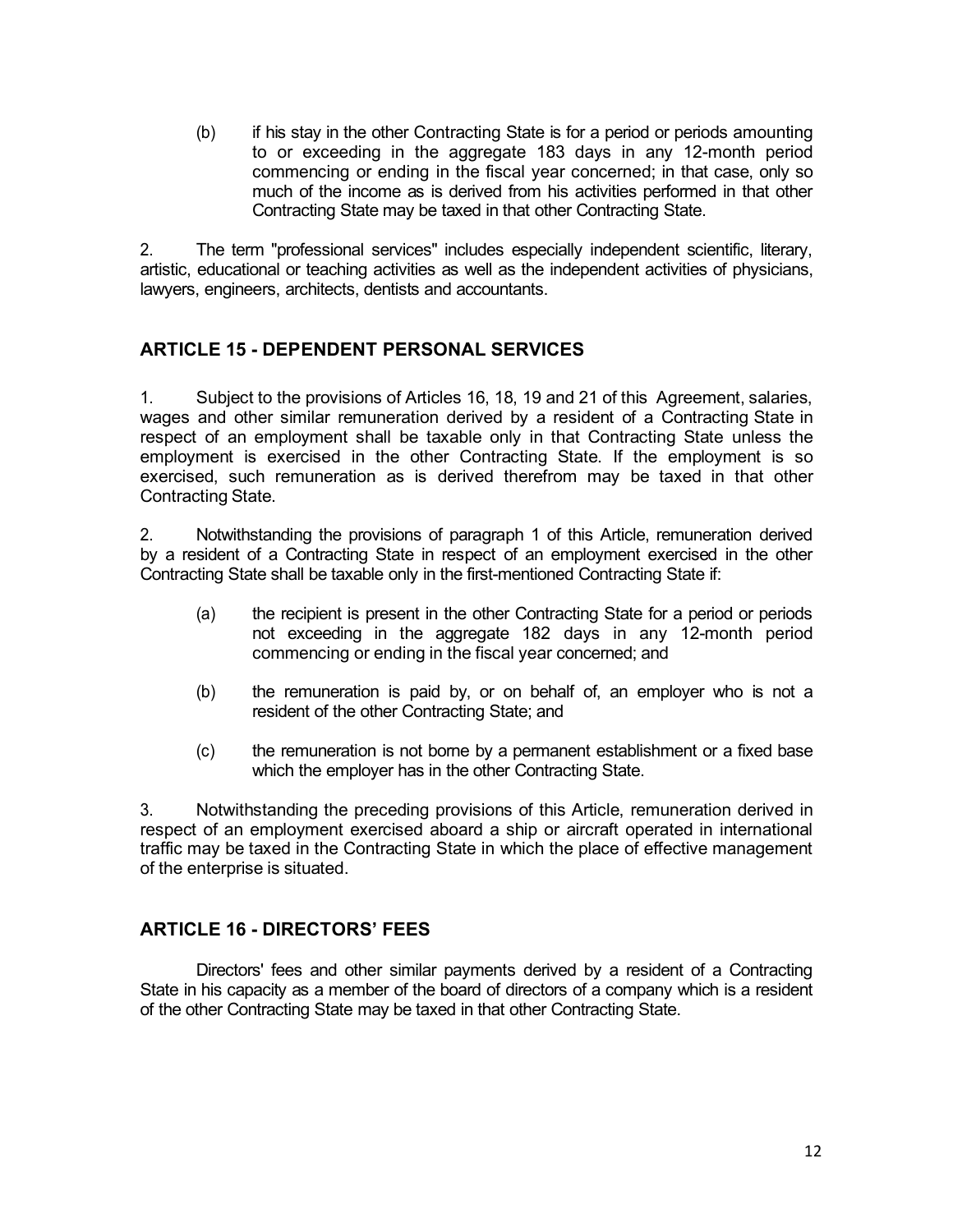## **ARTICLE 17 - ARTISTES AND SPORTSPERSONS**

1. Notwithstanding the provisions of Articles 14 and 15 of this Agreement, income derived by a resident of a Contracting State as an entertainer, such as a theatre, motion picture, radio or television artiste, or a musician, or as a sportsperson, from his personal activities as such exercised in the other Contracting State, may be taxed in that other Contracting State.

2. Where income in respect of personal activities exercised by an entertainer or a sportsperson in his capacity as such accrues not to the entertainer or sportsperson himself but to another person, that income may, notwithstanding the provisions of Articles 7, 14 and 15 of this Agreement, be taxed in the Contracting State in which the activities of the entertainer or sportsperson are exercised.

3. Income derived by a resident of a Contracting State from activities exercised in the other Contracting State as envisaged in paragraphs 1 and 2 of this Article, shall be exempt from tax in that other Contracting State if the visit to that other Contracting State is supported wholly or mainly by public funds of one or both of the Contracting States, an administrative subdivision or a local authority or a statutory body thereof, or takes place under an arrangement between the Governments of the Contracting States.

# **ARTICLE 18 - PENSIONS**

Subject to the provisions of paragraph 2 of Article 19 of this Agreement, pensions and other similar remuneration paid to a resident of a Contracting State in consideration of past employment shall be taxable only in that Contracting State.

## **ARTICLE 19 - GOVERNMENT SERVICE**

- 1. (a) Salaries, wages and other similar remuneration, other than a pension, paid by a Contracting State or an administrative subdivision or a local authority or a statutory body thereof to an individual in respect of services rendered to that Contracting State or subdivision or authority or body shall be taxable only in that Contracting State.
	- (b) However, such salaries, wages and other similar remuneration shall be taxable only in the other Contracting State if the services are rendered in that other Contracting State and the individual is a resident of that Contracting State who:
		- (i) is a national of that Contracting State; or
		- (ii) did not become a resident of that Contracting State solely for the purpose of rendering the services.
- 2. (a) Any pension paid by, or out of funds created by, a Contracting State or an administrative subdivision or a local authority or a statutory body thereof to an individual in respect of services rendered to that Contracting State or subdivision or authority or body shall be taxable only in that Contracting **State**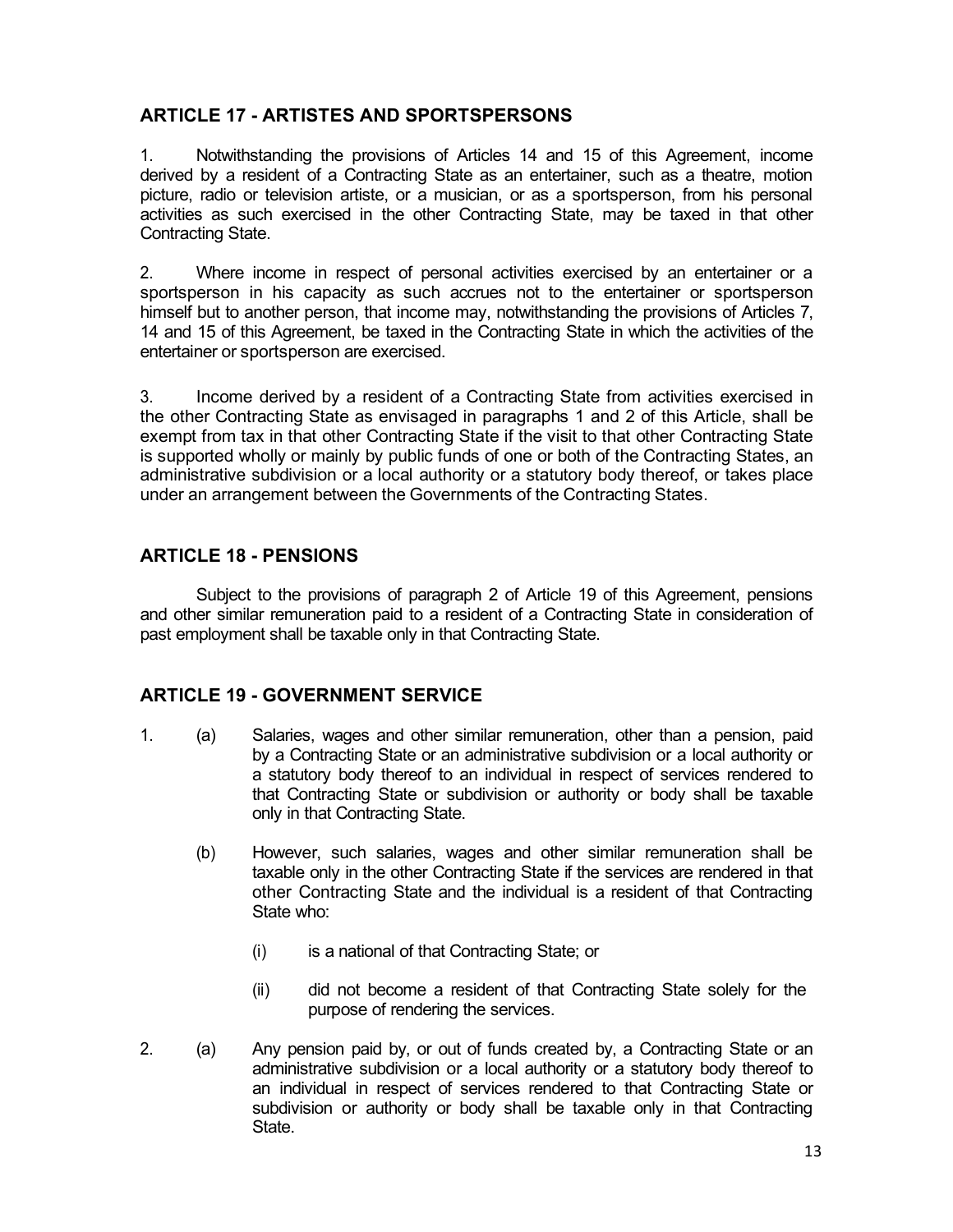(b) However, such pension shall be taxable only in the other Contracting State if the individual is a resident of, and a national of, that Contracting State.

3. The provisions of Articles 15, 16, 17 and 18 of this Agreement shall apply to salaries, wages and other similar remuneration, and to pensions, in respect of services rendered in connection with a business carried on by a Contracting State or an administrative subdivision or a local authority or a statutory body thereof.

#### **ARTICLE 20 - STUDENTS**

Payments which a student, trainee or apprentice who is or was immediately before visiting a Contracting State a resident of the other Contracting State and who is present in the first-mentioned Contracting State solely for the purpose of his education or training receives for the purpose of his maintenance, education or training shall not be taxed in that Contracting State, provided that such payments arise from sources outside that Contracting State.

#### **ARTICLE 21 - TEACHERS AND RESEARCHERS**

Remuneration which a teacher or researcher, who is or was, resident in a Contracting State prior to being invited to or visiting the other Contracting State for the purpose of teaching or conducting research under any arrangement between the Government of the Contracting States, receives in respect of such activities shall not be taxed in that other Contracting State for a period not exceeding 2 years.

#### **ARTICLE 22 - OTHER INCOME**

1. Items of income of a resident of a Contracting State, wherever arising, not dealt with in the foregoing Articles of this Agreement shall be taxable only in that Contracting State.

2. The provisions of paragraph 1 of this Article shall not apply to income, other than income from immovable property as defined in paragraph 2 of Article 6 of this Agreement, if the recipient of such income, being a resident of a Contracting State, carries on business in the other Contracting State through a permanent establishment situated therein, or performs in that other Contracting State independent personal services from a fixed base situated therein, and the right or property in respect of which the income is paid is effectively connected with such permanent establishment or fixed base. In such case the provisions of Article 7 or Article 14 of this Agreement, as the case may be, shall apply.

3. Notwithstanding the provisions of paragraph 1 and 2 of this Article, items of income of a resident of a Contracting State not dealt with in the foregoing articles of this Agreement and arising in the other Contracting State may also be taxed in that other Contracting State.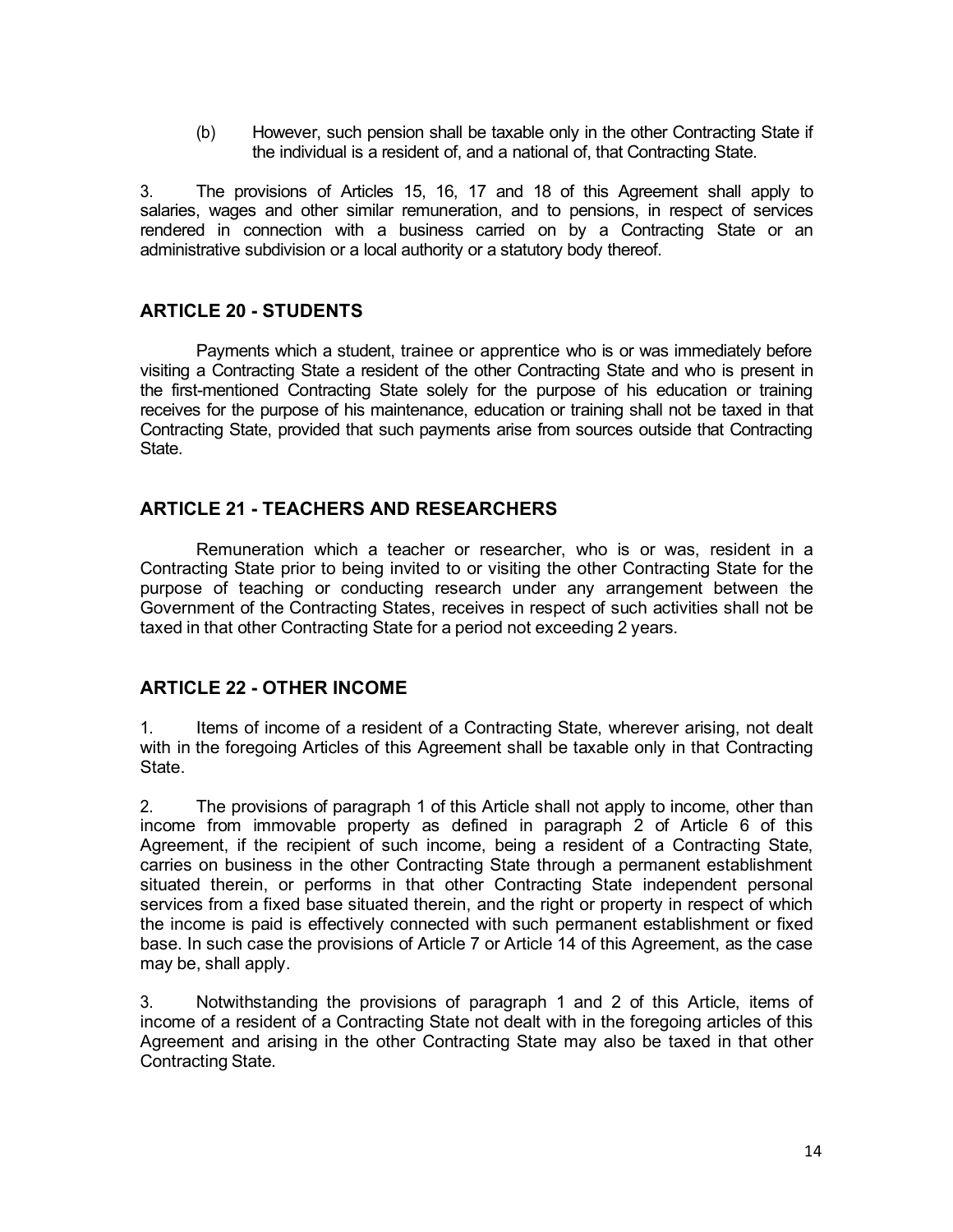# **ARTICLE 23 - METHODS FOR ELIMINATION OF DOUBLE TAXATION**

- 1. Double taxation shall be eliminated as follows:
	- (a) in the case of the Kingdom of Saudi Arabia:

Where a resident of the Kingdom of Saudi Arabia derives income which, in accordance with the provisions of this Agreement, may be taxed in Singapore, the Kingdom of Saudi Arabia shall allow as a deduction from the tax on the income of that resident an amount equal to the tax paid in Singapore. Such deduction shall not, however, exceed that part of the tax, as computed before the deduction is given, which is attributable to such income derived from Singapore;

(b) in the case of Singapore:

Where a resident of Singapore derives income from the Kingdom of Saudi Arabia which, in accordance with the provisions of this Agreement, may be taxed in the Kingdom of Saudi Arabia, Singapore shall, subject to its laws regarding the allowance as a credit against Singapore tax of tax payable in any country other than Singapore, allow the Saudi tax paid, whether directly or by deduction, as a credit against the Singapore tax payable on the income of that resident. Where such income is a dividend paid by a company which is a resident of the Kingdom of Saudi Arabia to a resident of Singapore which is a company owning directly or indirectly not less than 10 per cent of the share capital of the first-mentioned company, the credit shall take into account the Saudi tax paid by that company on the portion of its profits out of which the dividend is paid.

2. Where tax on income arising in either Contracting State is exempted or reduced under this Agreement or in accordance with the laws and regulations of either Contracting State for the promotion of economic development, such tax which has been exempted or reduced shall be deemed to have been paid for the purposes of this Article. The provision of this paragraph shall apply for the first 5 years from which this Agreement is effective.

3. In the case of the Kingdom of Saudi Arabia, the methods for elimination of double taxation will not prejudice the provisions of the Zakat collection regime as regards Saudi nationals.

## **ARTICLE 24 - MUTUAL AGREEMENT PROCEDURE**

1. Where a person considers that the actions of one or both of the Contracting States result or will result for him in taxation not in accordance with the provisions of this Agreement, he may, irrespective of the remedies provided by the domestic law of those Contracting States, present his case to the competent authority of the Contracting State of which he is a resident. The case must be presented within 3 years from the first notification of the action resulting in taxation not in accordance with the provisions of the Agreement.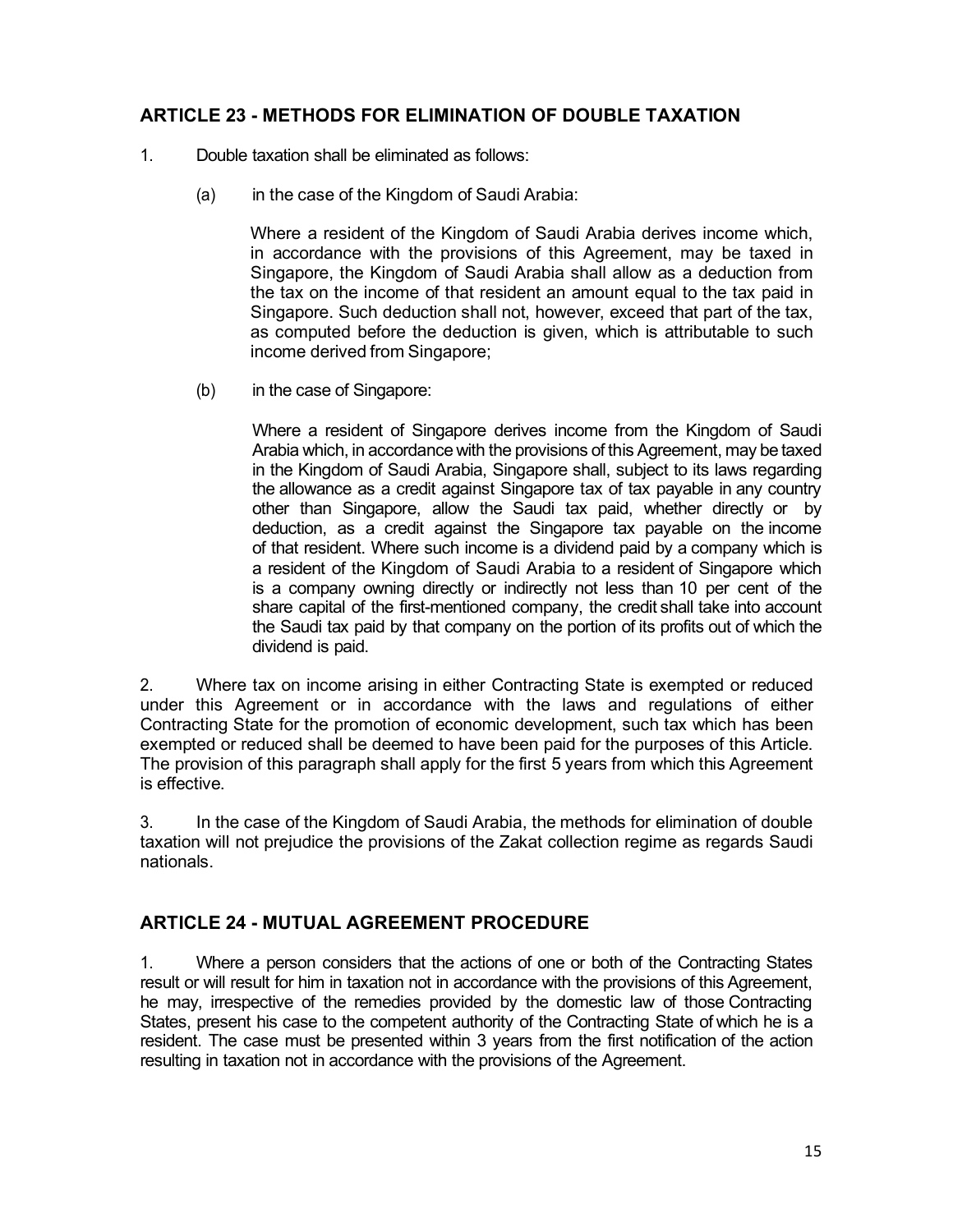2. The competent authority shall endeavour, if the objection appears to it to be justified and if it is not itself able to arrive at a satisfactory solution, to resolve the case by mutual agreement with the competent authority of the other Contracting State, with a view to the avoidance of taxation which is not in accordance with the Agreement. Any agreement reached shall be implemented notwithstanding any time limits in the domestic law of the Contracting States.

3. The competent authorities of the Contracting States shall endeavour to resolve by mutual agreement any difficulties or doubts arising as to the interpretation or application of this Agreement. They may also consult together for the elimination of double taxation in cases not provided for in this Agreement.

4. The competent authorities of the Contracting States may communicate with each other for the purpose of reaching an agreement in the sense of the preceding paragraphs of this Article.

5. The competent authorities of the Contracting States may by mutual agreement settle the appropriate mode of application of this Agreement and, especially, the requirements to which the residents of a Contracting State shall be subjected in order to obtain, in the other Contracting State, the tax reliefs or exemptions provided for by this Agreement.

# **ARTICLE 25 - EXCHANGE OF INFORMATION**

1. The competent authorities of the Contracting States shall exchange such information as is foreseeably relevant for carrying out the provisions of this Agreement or to the administration or enforcement of the domestic laws concerning taxes of every kind and description imposed on behalf of the Contracting States, or of their political subdivisions or local authorities, insofar as the taxation thereunder is not contrary to this Agreement. The exchange of information is not restricted by Articles 1 and 2 of this Agreement.

2. Any information received under paragraph 1 of this Article by a Contracting State shall be treated as secret in the same manner as information obtained under the domestic laws of that Contracting State and shall be disclosed only to persons or authorities (including courts and administrative bodies) concerned with the assessment or collection of, the enforcement or prosecution in respect of, the determination of appeals in relation to the taxes referred to in paragraph 1 of this Article, or the oversight of the above. Such persons or authorities shall use the information only for such purposes. They may disclose the information in public court proceedings or in judicial decisions.

3. In no case shall the provisions of paragraphs 1 and 2 of this Article be construed so as to impose on a Contracting State the obligation:

- (a) to carry out administrative measures at variance with the laws and administrative practice of that or of the other Contracting State;
- (b) to supply information which is not obtainable under the laws or in the normal course of the administration of that or of the other Contracting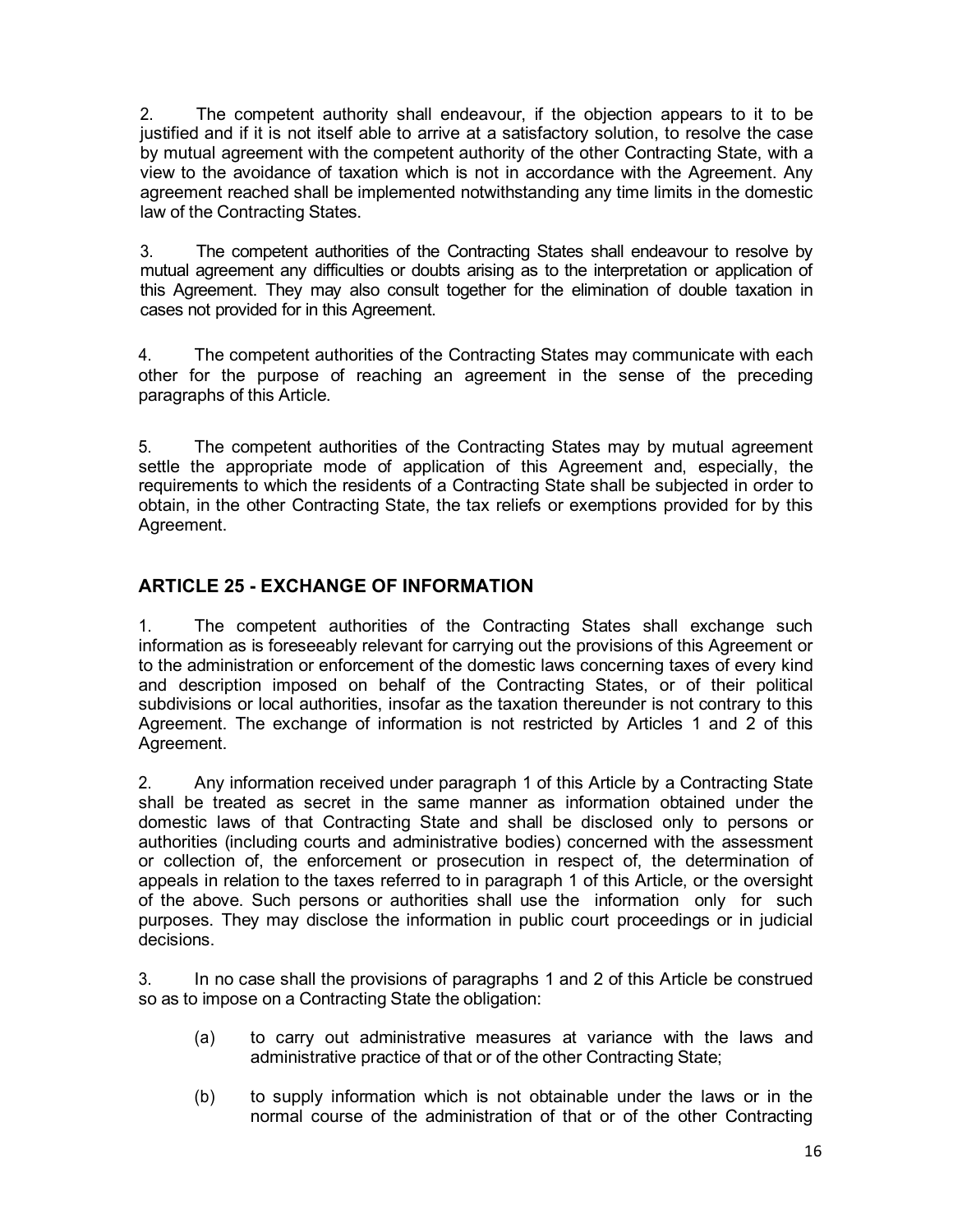State;

(c) to supply information which would disclose any trade, business, industrial, commercial or professional secret or trade process, or information, the disclosure of which would be contrary to public policy.

4. If information is requested by a Contracting State in accordance with this Article, the other Contracting State shall use its information gathering measures to obtain the requested information, even though that other State may not need such information for its own tax purposes. The obligation contained in the preceding sentence is subject to the limitations of paragraph 3 of this Article but in no case shall such limitations be construed to permit a Contracting State to decline to supply information solely because it has no domestic interest in such information.

5. In no case shall the provisions of paragraph 3 of this Article be construed to permit a Contracting State to decline to supply information solely because the information is held by a bank, other financial institution, nominee or person acting in an agency or a fiduciary capacity or because it relates to ownership interests in a person.

# **ARTICLE 26 - SPECIFIC PROVISIONS**

1. Income referred to in Articles 10 and 11 of this Agreement, which is derived by the Government of a Contracting State in the other Contracting State, as well as any gains derived from the alienation of shares, debt-claims or rights from which such income is derived, shall be exempt from taxation in that other Contracting State.

2. For the purposes of paragraph 1 of this Article, the Government of a Contracting State shall include:

- (a) in the case of the Kingdom of Saudi Arabia:
	- (i) the Saudi Arabian Monetary Agency;
	- (ii) the Public Investment Fund;
- (b) in the case of Singapore:
	- (i) the Monetary Authority of Singapore;
	- (ii) the Government of Singapore Investment Corporation Pte Ltd;
- (c) any other statutory body or governmental institution, other than corporations, wholly owned by the Government of a Contracting State.

# **ARTICLE 27 - MEMBERS OF DIPLOMATIC MISSIONS AND CONSULAR POSTS**

Nothing in this Agreement shall affect the fiscal privileges of members of diplomatic missions or consular posts under the general rules of international law or under the provisions of special agreements.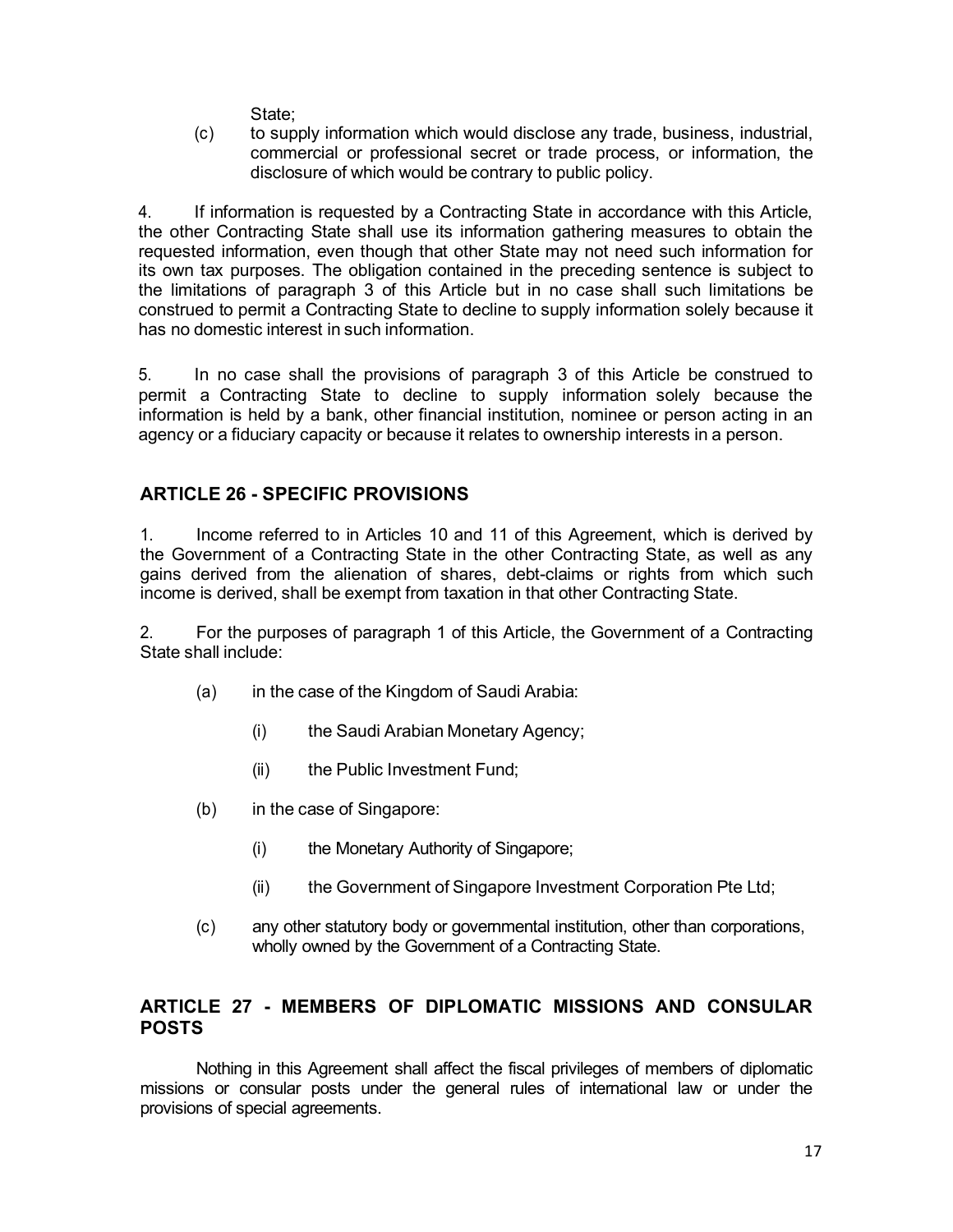## **ARTICLE 28 - MISCELLANEOUS PROVISIONS**

Nothing in this Agreement shall effect the application of the domestic provisions to prevent tax evasion and tax avoidance concerning the limitation of expenses and any deductions arising from transactions between enterprises of a Contracting State and enterprises situated in the other Contracting State.

# **ARTICLE 29 - ENTRY INTO FORCE**

1. Each of the Contracting States shall notify to the other, through diplomatic channel, the completion of the procedures required by its law for the entry into force of this Agreement. This Agreement shall enter into force on the first day of the second month following the month in which the later of these notifications was received.

- 2. The provision of this Agreement shall have effect:
	- (a) in the case of the Kingdom of Saudi Arabia:
		- (i) with regard to taxes withheld at source, in respect of amounts paid on or after the first day of January in the calendar year following the year in which this Agreement enters into force; and
		- (ii) with regard to other taxes, in respect of taxable years beginning on or after the first day of January in the calendar year following the year in which this Agreement enters into force;
	- (b) in the case of Singapore:

in respect of tax chargeable for any year of assessment beginning on or after first day of January in the second calendar year following the year in which this Agreement enters into force.

#### **ARTICLE 30 - TERMINATION**

This Agreement shall remain in force indefinitely until terminated by a Contracting State. Either Contracting State may terminate this Agreement, through the diplomatic channels, by giving notice of termination at least 6 months before the end of any calendar year beginning after the expiration of 5 years from the date of entry into force of this Agreement. In such event, this Agreement shall cease to have effect:

- (a) in the case of the Kingdom of Saudi Arabia:
	- (i) with regard to taxes withheld at source, in respect of amounts paid after the end of the calendar year in which such notice is given; and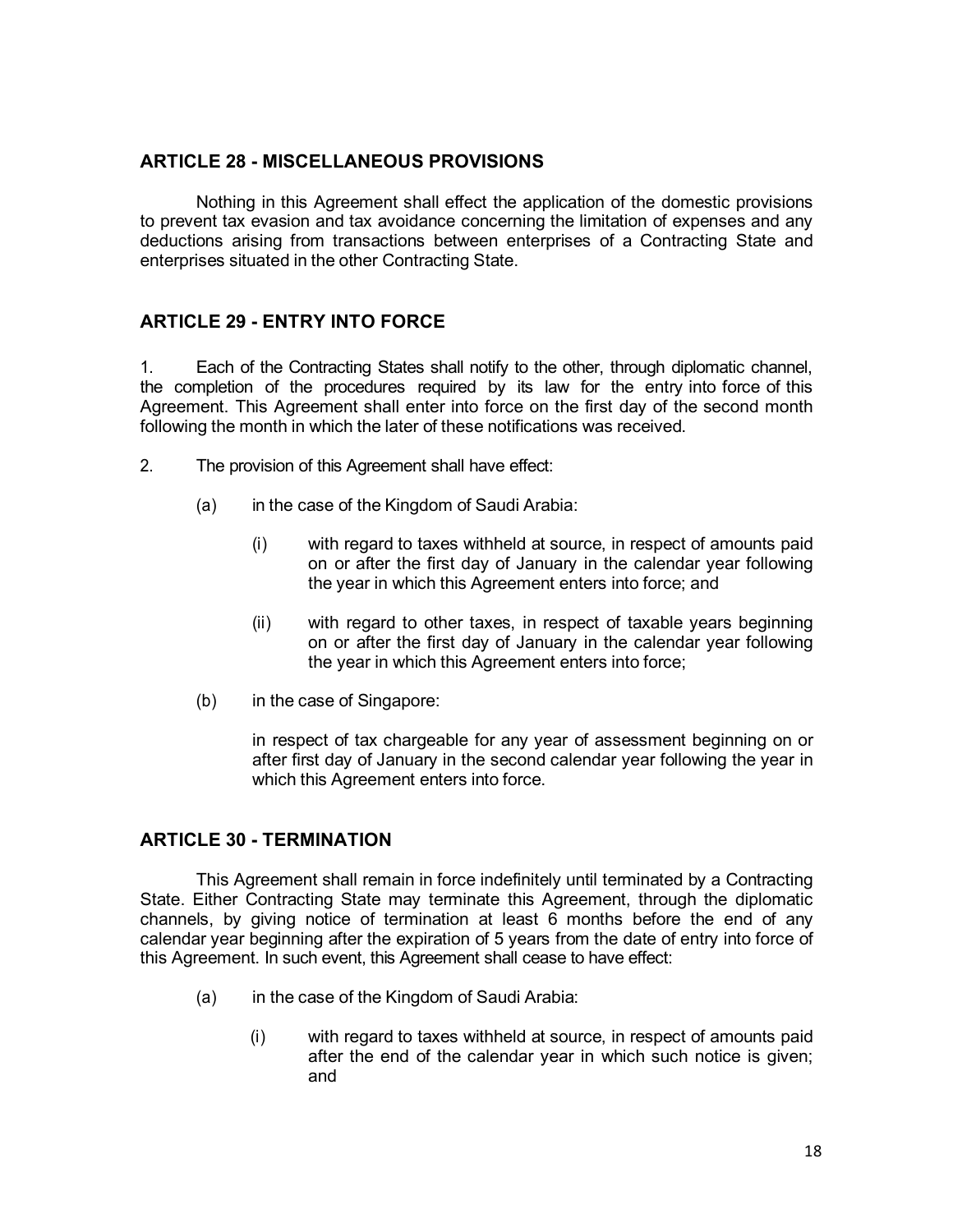- (ii) with regard to other taxes, in respect of taxable years beginning after the end of the calendar year in which such notice is given;
- (b) in the case of Singapore:

in respect of tax chargeable for any year of assessment beginning on or after first day of January in the second calendar year following the year in which such notice is given.

IN WITNESS WHEREOF the undersigned, duly authorised thereto, have signed this Agreement.

DONE in duplicate at Riyadh this 19 Jamad al Ula 1431 corresponding to the 3<sup>rd</sup> day of May 2010 in the Arabic and English languages, both texts being equally authentic.

For the Government of<br> **For the Government of<br>
the Kingdom of Saudi Arab**<br> **For the Government of** the Kingdom of Saudi Arabia

#### **GEORGE YEO IBRAHIM A. AL-ASSAF MINISTER FOR FOREIGN AFFAIRS MINISTER OF FINANCE**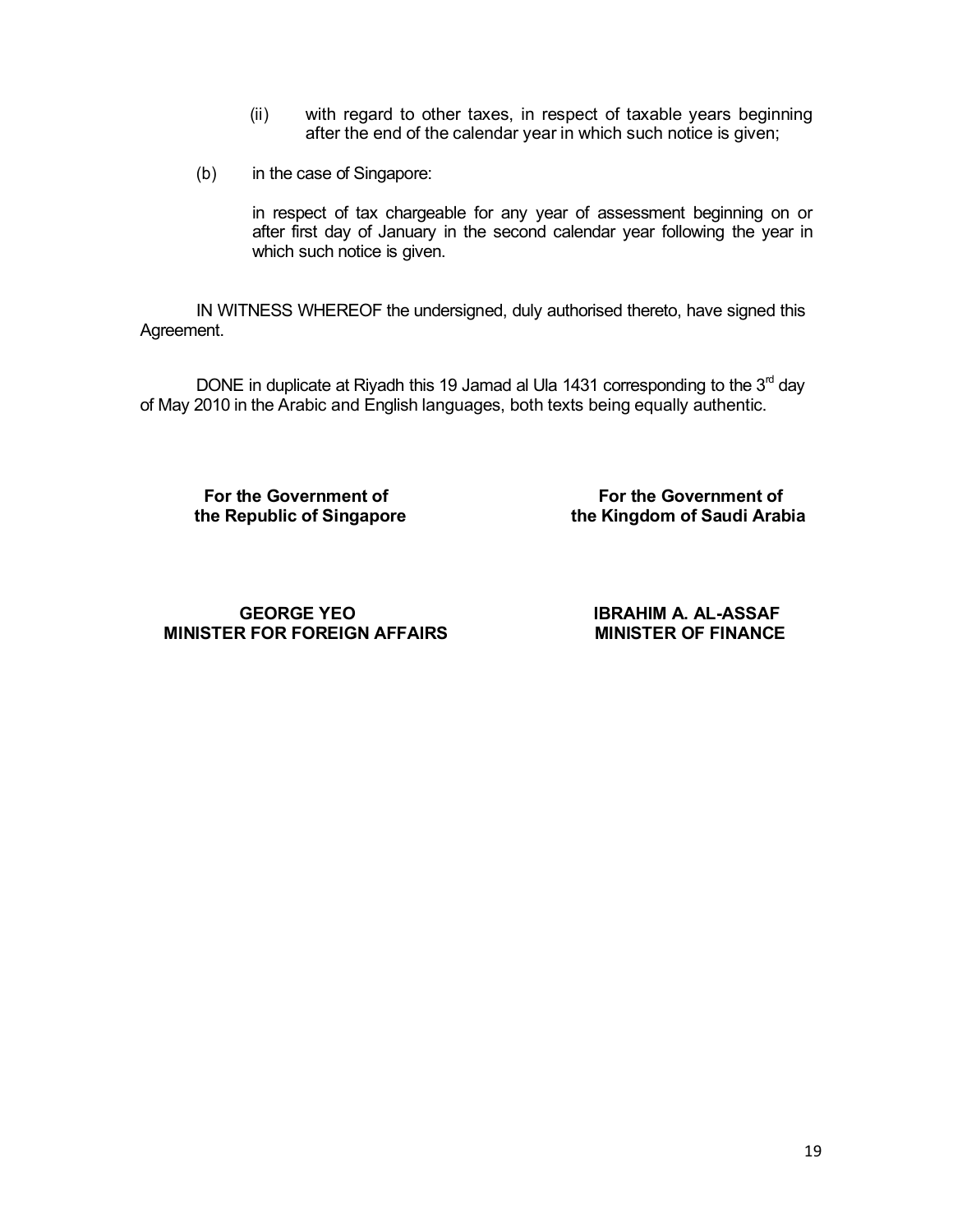# **PROTOCOL**

At the moment of signing the Agreement for the avoidance of double taxation and the prevention of tax evasion with respect to taxes on income, this day concluded between the Government of the Republic of Singapore and the Government of the Kingdom of Saudi Arabia, the undersigned have agreed that the following provisions shall form an integral part of the Agreement:

- 1. With reference to paragraph 1(d) of Article 3 (General Definitions) of the Agreement:
	- (a) The term "person" shall include a Contracting State, its administrative subdivisions or local authorities or statutory bodies.
	- (b) The term "statutory body" means an autonomous body constituted under the law of a Contracting State that performs governmental functions. This term shall have the same meaning wherever it appears in this Agreement.
- 2. With reference to paragraph 1 of Article 4 (Resident) of the Agreement:

The term "resident of a Contracting State" includes a legal person constituted under the laws of a Contracting State that is generally exempt from tax in that Contracting State and is established and maintained in that Contracting State either:

- (a) exclusively for a religious, charitable, educational, scientific, or other similar purpose; or
- (b) to provide pensions or other similar benefits to employees pursuant to a plan.
- 3. With reference to paragraph 4 of Article 5 (Permanent Establishment) of the Agreement:

An enterprise of a Contracting State shall not be deemed to have a permanent establishment in the other Contracting State merely because of the sale of goods or merchandise belonging to that enterprise displayed at an occasional temporary fair or exhibition after the closing of the said fair or exhibition.

- 4. With reference to Article 7 (Business Profits) of the Agreement:
	- (a) The term "business profits" includes, but is not limited to income derived from manufacturing, mercantile, banking, insurance, from the operation of inland transportation, the furnishing of services and the rental of tangible personal movable property. Such a term does not include the performance of personal services by an individual either as an employee or in an independent capacity.
	- (b) Each Contracting State shall apply its domestic law with regard to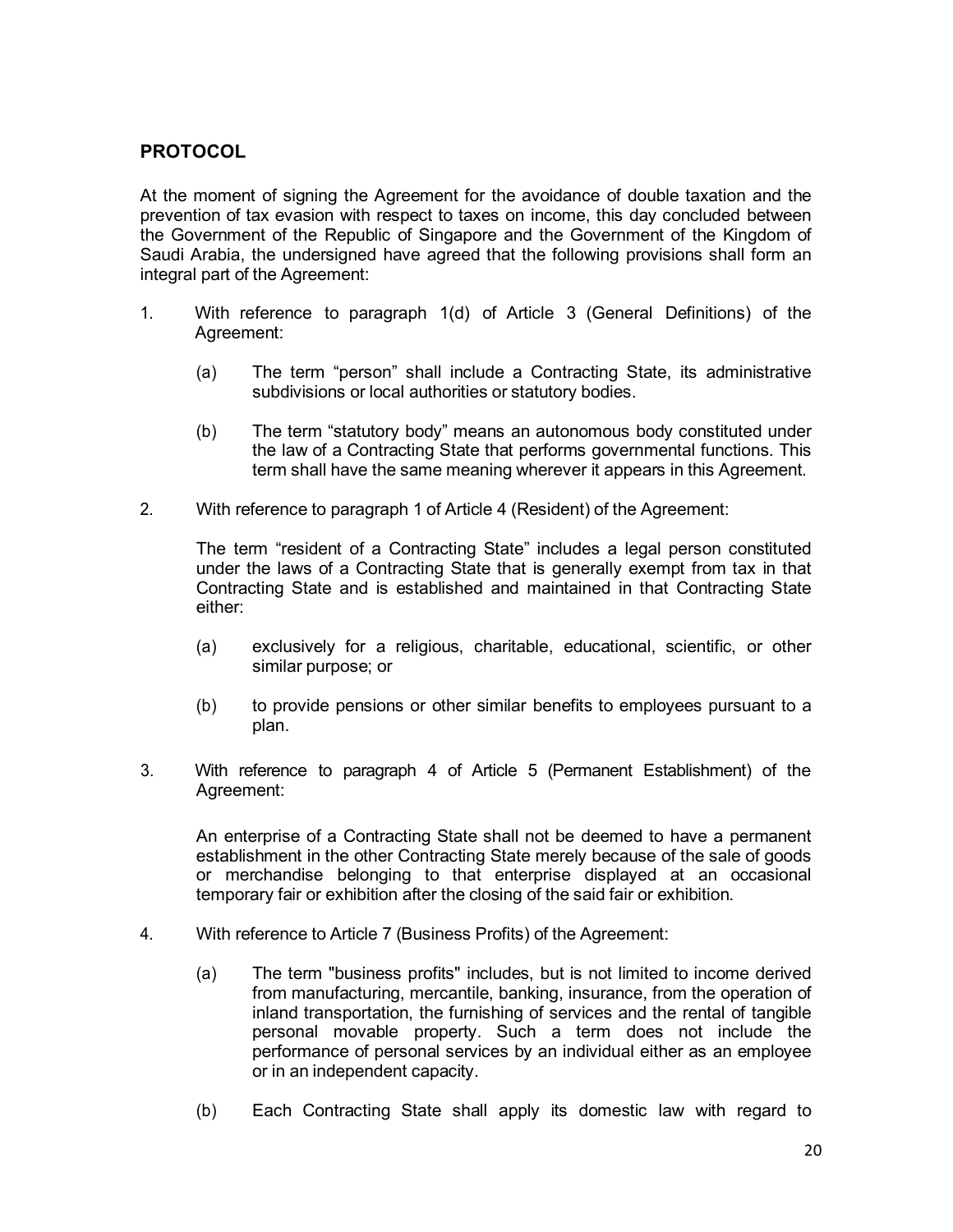insurance activities.

- 5. With reference to Article 8 (Shipping and Air Transport) of the Agreement:
	- (a) Income from debt-claims with regard to monies required for the operations of ships or aircraft in international traffic shall be regarded as profits derived from the operation of such ships or aircraft, and the provision of paragraph 1 of Article 8 of this Agreement shall apply.
	- (b) Notwithstanding the provisions of this Article, the Agreement between the Republic of Singapore and the Kingdom of Saudi Arabia for Reciprocal Exemption with respect to taxes on income of air transport enterprises of the two countries, signed on  $6<sup>th</sup>$  August 1991, shall have full force and effect unless otherwise terminated. Where either this Article or the said Agreement provides a more favourable treatment, the enterprise concerned shall be entitled to that treatment.
- 6. With reference to Article 10 (Dividends) of the Agreement:

Under the current laws of Singapore, dividends paid by a company which is a resident of Singapore to a resident of the Kingdom of Saudi Arabia are not subjected to a dividend tax in Singapore.

7. With reference to Articles 10 (Dividends), 11 (Income from Debt-Claims) and 12 (Royalties) of the Agreement:

A trustee who is a resident in a Contracting State and who receives dividends, income from debt-claims or royalties from the other Contracting State, shall be deemed to be the beneficial owner of such income, as long as the trustee is subject to tax on such income of the trust in the first-mentioned Contracting State.

8. With reference to Article 25 (Exchange of Information) of the Agreement:

It is understood that information received under the said Article shall be used only for the purposes of the taxes covered by the Agreement.

IN WITNESS WHEREOF the undersigned, duly authorised thereto, have signed this Protocol.

DONE in duplicate at Riyadh this 19 day of Jamad al Ula 1431 corresponding to the  $3<sup>rd</sup>$  day of May 2010 in the Arabic and English languages, both texts being equally authentic.

For the Government of **For the Government of the Republic of Singapore the Kingdom of Saudi Arabia**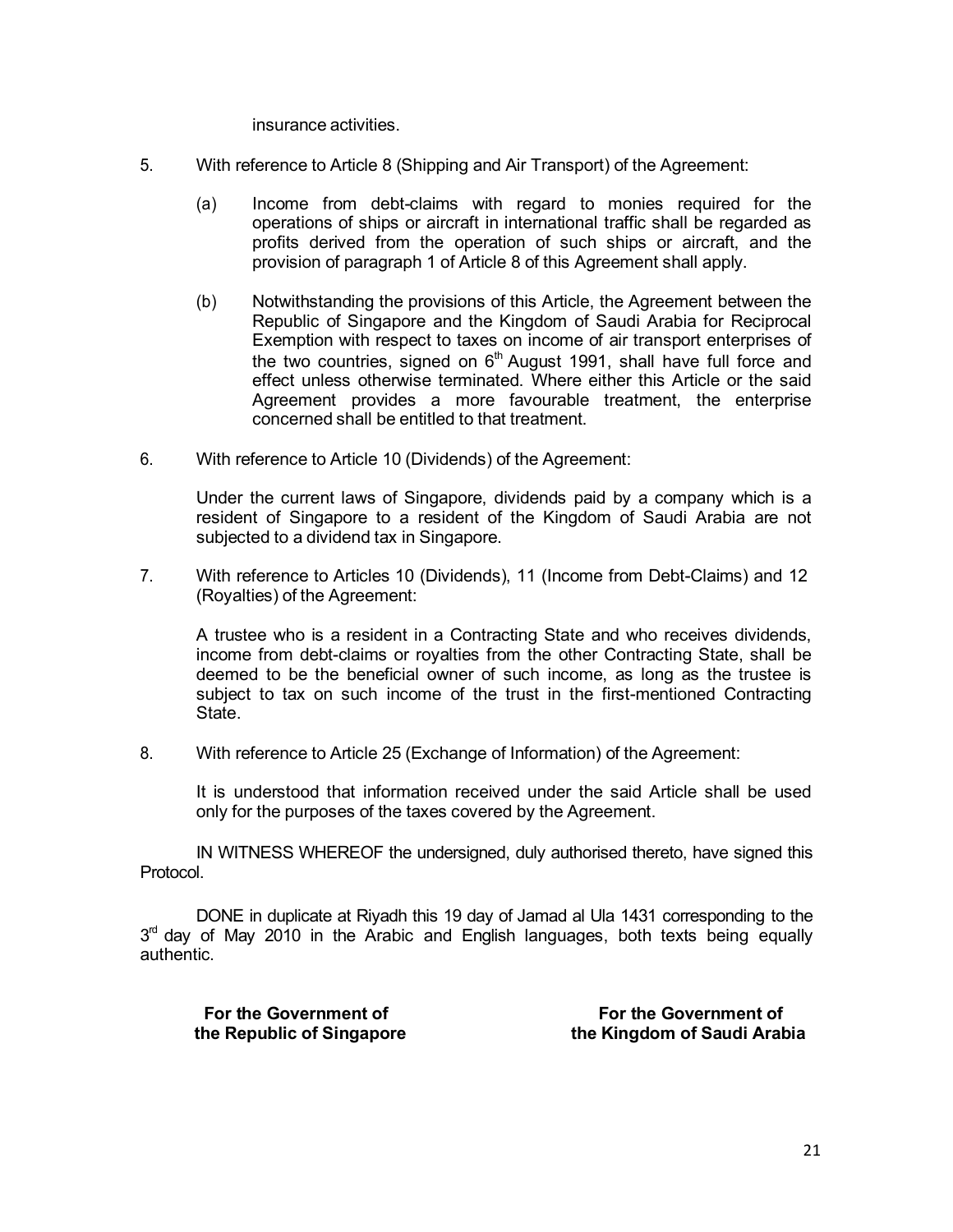## **GEORGE YEO** IBRAHIM A. AL-ASSAF<br>R FOR FOREIGN AFFAIRS MINISTER OF FINANCE **MINISTER FOR FOREIGN AFFAIRS**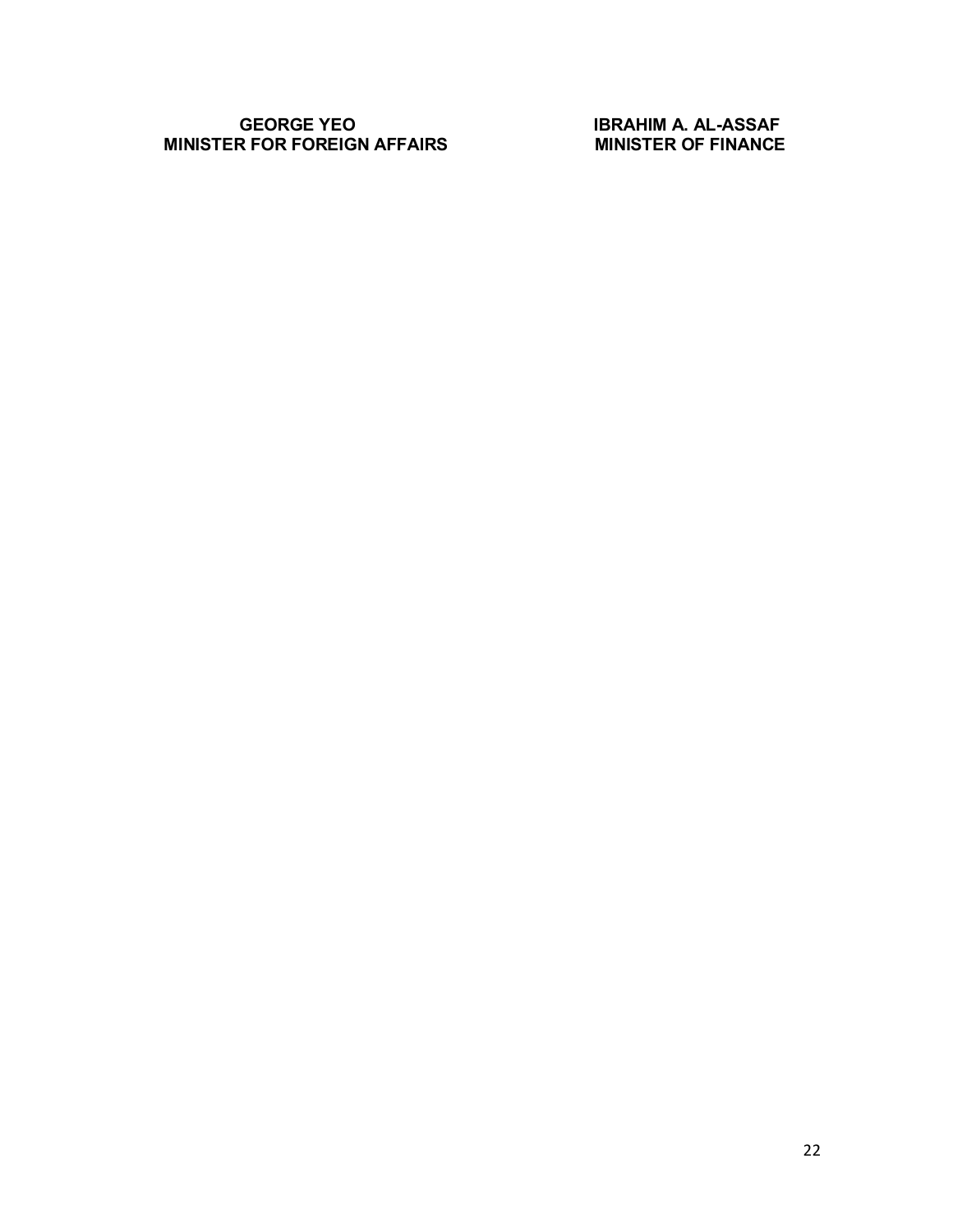# **ANNEX A**

## **Effects of the MLI on this Agreement**

#### **1. Deletion and replacement of Preamble**

The Preamble of the Agreement is deleted and replaced by the following Preamble:

"The Government of the Republic of Singapore and the Government of the Kingdom of Saudi Arabia,

Desiring to further develop their economic relationship and to enhance their co-operation in tax matters,

Intending to eliminate double taxation with respect to the taxes covered by this Agreement without creating opportunities for non-taxation or reduced taxation through tax evasion or avoidance (including through treaty-shopping arrangements aimed at obtaining reliefs provided in this Agreement for the indirect benefit of residents of third jurisdictions).

Have agreed as follows:".

#### **2. New Article 28A**

The following new Article 28A is inserted immediately after Article 28 (Miscellaneous Provisions):

#### "**ARTICLE 28A – PREVENTION OF TREATY ABUSE**

Notwithstanding any provisions of this Agreement, a benefit under this Agreement shall not be granted in respect of an item of income or capital if it is reasonable to conclude, having regard to all relevant facts and circumstances, that obtaining that benefit was one of the principal purposes of any arrangement or transaction that resulted directly or indirectly in that benefit, unless it is established that granting that benefit in these circumstances would be in accordance with the object and purpose of the relevant provisions of this Agreement.".

#### **3. Entry Into Effect**

The effects of the MLI on this Agreement, as laid out in this Annex, shall have effect in Singapore:

(a) with respect to taxes withheld at source, in respect of amounts paid, deemed paid or liable to be paid (whichever is the earliest), on or after 1 January 2021; and